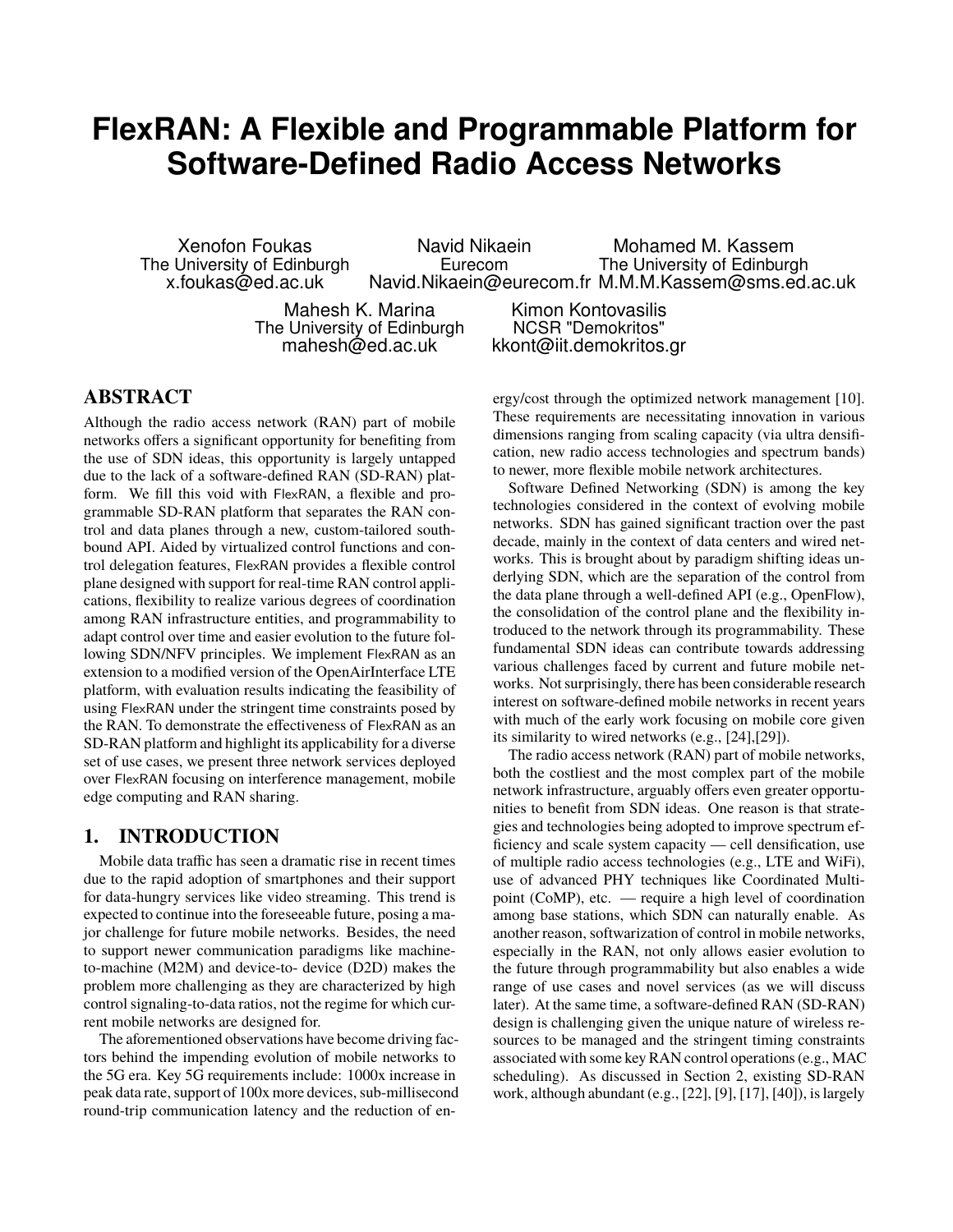conceptual with no implemented solution that researchers can use as a reference to evaluate their SD-RAN designs and to assess the benefit of new SD-RAN enabled services.

In this paper, we develop FlexRAN that to the best of our knowledge is the first open-source SD-RAN platform, thereby filling the above mentioned void. FlexRAN incorporates an API to separate control and data planes that is tailored for the mobile RAN. FlexRAN controller design and implementation factors in the need to make real-time RAN control applications feasible. Moreover, FlexRAN is designed with flexibility, programmability and ease of deployment in mind. FlexRAN offers a great degree of flexibility to easily and dynamically realize different degrees of coordination among base stations reflecting centralized to fully distributed modes of operation. It offers programmability at two levels, one in the form of RAN control/management applications that can be built over the FlexRAN controller and the other within the controller to be able to update the implementation of any control function on the fly. FlexRAN is also transparent to the end-devices, aiding easier deployment and evolution.

Specifically, we make the following contributions:

- (Sections 3 and 4) Realizable SD-RAN design in the form of FlexRAN. FlexRAN incorporates an API (FlexRAN Agent API) for clean separation of control and data planes in the RAN. Its hierarchical master-agent controller architecture is well suited for real-time RAN control operations while allowing reprogrammability and reconfigurability via its features of virtualized control functions and control delegation following Network Functions Virtualization (NFV) principles.
- (Sections 4 and 5) Implementation of FlexRAN over the OpenAirInterface (OAI) LTE platform [31] is shown to be efficient to the extent the use of FlexRAN is imperceptible to an end user device compared to using vanilla OAI, even when considering the time critical MAC scheduling operations. We also thoroughly characterize the FlexRAN performance behavior under different network conditions, varying number of UEs, and in presence of control delegation.
- (Section 6) We show results from using FlexRAN in a diverse set of use cases relevant to current and future mobile networks, namely interference management, mobile edge computing and RAN sharing. This demonstrates the ease with which new applications and services can be realized with FlexRAN, thereby its effectiveness as an SD-RAN platform. We also discuss additional use cases that FlexRAN can enable.

# 2. RELATED WORK

Software-defined control of mobile networks has received substantial attention from the research community in recent years with both academia and industry recognizing its benefits and proposing ways to integrate SDN principles to operational mobile networks [27]. Owing to the similarity between mobile core and wired networks much of the cellular SDN research till date focuses on the core part of mobile networks. The focus of this body of work [24],[29], [13], [33], [32], [28], [20] is on novel control designs based on SDN and NFV to address key core network issues of traffic and mobility management, and enable mobile networks to scale in the presence of high volumes of traffic.

While the scope of some of the above mentioned works includes the RAN, none of them address radio resource management, a vital aspect of the RAN and the focus of our work. RAN radio resource management is unique in the type of resources managed and the stringent timing constraints associated with some of the key functions (e.g., scheduling). In the last few years, there have been *several high-level conceptual works on SD-RANs* that do consider the radio resource management aspect [22], [9], [17], [40], [39], [8], [12]. Soft-RAN [22] is among the earliest of these works. It introduced the idea of a big base station abstraction aimed at turning dense network deployments into sparse ones through the separation of the control and the data plane. In SoftRAN, control functions are *statically* separated into central and distributed ones based on their time criticality and their requirement for a centralized network view (e.g., centralized handovers and distributed downlink scheduling). Later works outline several potential SD-RAN designs, targeting different applications and settings. Similarly to SoftRAN, these works consider the tradeoffs between cost and efficiency for the control of the RAN and accordingly propose designs that follow either a hierarchical approach as in SoftRAN (e.g., [9], [17], [40]), where different layers of controllers are responsible for different operations based on their time criticality, or a fully centralized approach (e.g., [39], [8], [12]) where all the processing (L1/2/3) is performed centrally at a cloud data center.

A common and key limitation of the aforementioned SD-RAN works, which serves as the main motivation of our work, is that none of them have been implemented (and thus do not consider the associated challenges such as real-time control in their designs) nor do they tackle the issue of separating the control and data planes in the RAN in a practical and concrete manner. Moreover, none of these works offer mechanisms to make control in the RAN adaptive and flexible by allowing a dynamic functional split (e.g., centralized to distributed scheduling and vice versa) depending on the deployment scenario and the constraints posed by the underlying network conditions at any given point in time. Finally, not all of the proposed SD-RAN architectures are transparent to the UEs, with some designs proposing the introduction of programmability even at the UE-level (e.g., [40], [15]), raising backward compatibility concerns for legacy devices.

There are also works in the literature that are relevant from a RAN programmability perspective but can be viewed as complementary to our focus on a SD-RAN platform capable of performing radio resource management. For example, RadioVisor [25] deals with the challenge of radio resource virtualization in the RAN, allowing individual SD-RAN controllers to manage their own isolated slices. Open-Radio [14] and PRAN [38] deal with data plane programmability and how new wireless protocols can be implemented on-the-fly programmatically. Finally, the work of Tsagkaris et al. [36] proposes a software-defined framework for self organizing networks (SON) that simplifies the management of SON functions via a controller based on SDN principles.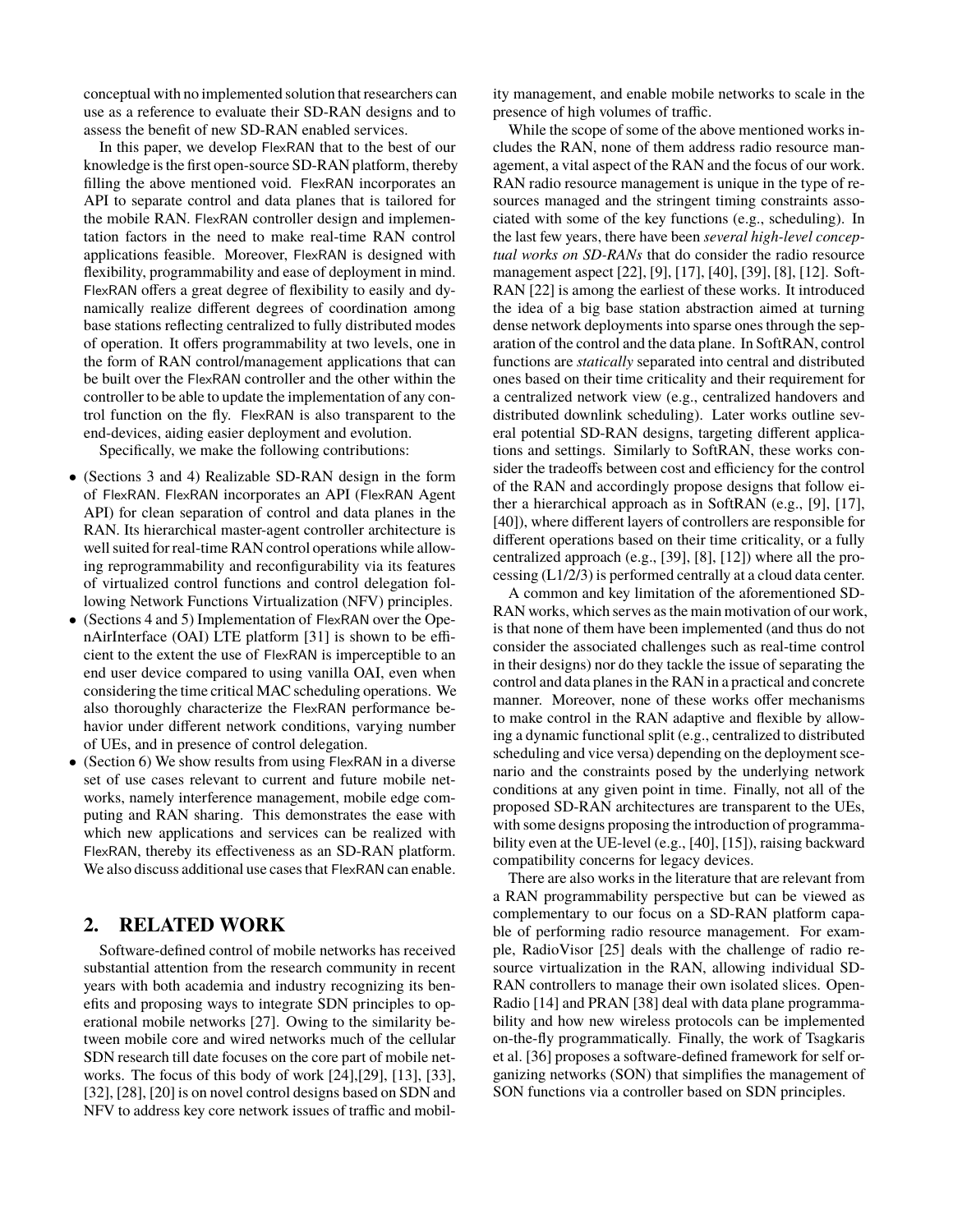## 3. FlexRAN OVERVIEW

This section gives a high-level overview of the FlexRAN SD-RAN platform, the key contribution of this paper. We present FlexRAN in the context of LTE for concreteness and to match with its current implementation, using the LTE terminology of eNodeBs and UEs for base stations and mobile devices. It is however important to note that there is nothing LTE-specific that FlexRAN assumes, thus its design is general and equally suitable for future mobile RAN architectures.

Fig. 1 provides a high-level schematic of the FlexRAN platform, which is made up of two main components: FlexRAN **Control Plane** and FlexRAN **Agent API**. The control plane follows a hierarchical design and is in turn composed of a **Master Controller** that is connected to a number of FlexRAN **Agents**, one for each eNodeB. The agents can either act as local controllers with a limited network view and handling control delegated by the master, or in concert with other agents and the master controller. The control and data plane separation is provided by the FlexRAN Agent API which acts as the southbound API (*a la* OpenFlow) with FlexRAN control plane on one side and eNodeB data plane on the other side.



Figure 1: High-level schematic of the FlexRAN platform.

The FlexRAN **Protocol** facilitates communication between the master controller and the agents by allowing a two-way interaction between them. In one direction, the agent sends relevant messages to the master with eNodeB statistics, configurations and events, while in the other direction the master issues control commands that define the operation of the agents. In contrast to typical SDN controllers found in the wired domain, the FlexRAN controller has been designed with support for time critical RAN operations (e.g., MAC scheduling) in mind. Due to this real-time aspect and in order to fully utilize the power of FlexRAN, in the ideal case the communication channel between the agents and the master would be a high-bandwidth and low-latency channel (e.g., optical fiber path). However it should be noted that this is not a hard constraint, as the system provides flexibility to operate in nonideal networking conditions with a small impact on its performance and capabilities (see Section 4.3.1).

Note that Fig. 1 does not include a UE, reflecting the fact that FlexRAN is transparent to UEs. The FlexRAN agent ensures that any command issued by the master that would affect the operation of a UE will be passed to the eNodeB, which will in turn apply the modification using the RAN technology standard in use (LTE protocol in our implementation). This transparency ensures the evolvability of the system, since new LTE and FlexRAN protocol extensions can be implemented at the RAN without causing backwards compatibility issues for users and without disrupting the use of their devices with constant updates to enable support of new network features. As long as a UE adheres to the LTE standard, it will be fully compatible with the FlexRAN platform.

On top of the master controller lies a northbound API, which allows RAN control and management applications to modify the state of the network infrastructure (eNodeBs and UEs) based on the statistics and events gathered from the eNodeBs in the FlexRAN control plane. Such applications could vary from simple monitoring applications that obtain statistics reporting which can be used by other apps (e.g., mobile edge computing app) to more sophisticated applications that modify the state of the RAN (e.g., MAC scheduler).

# 4. FlexRAN DESIGN & IMPLEMENTA-TION

## 4.1 Design Challenges

Based on the discussion of Sections 1 and 2 we identified a number of challenges that FlexRAN should resolve in order to be an effective SD-RAN platform:

- Separation of the control from the data plane in a clean and programmable way (Section 4.2).
- Adaptive and flexible RAN control with support for a dynamic control function placement depending on the deployment scenario and the constraints posed by the underlying network conditions (Sections 4.3.1 and 4.3.2).
- Support for the deployment of network applications over the controller, considering critical real-time applications (e.g. a MAC scheduler) (Sections 4.3.3 and 4.4).

In the following subsections, we describe the way that we overcame these challenges through the detailed description of the components that make up the FlexRAN platform (Fig. 1) as well as their implementation details over the OpenAirInterface LTE software platform. We present our design in a bottom-up manner, starting with the FlexRAN Agent API.

#### 4.2 FlexRAN Agent API

All the access stratum protocols of LTE (RLC/MAC, PDCP, RRC) can be decomposed into two parts; the control part that makes the decisions for the radio link and the action part that is responsible for applying those decisions. For example, the control part of the MAC makes scheduling decisions (resource block allocation, modulation and coding scheme etc), while the action part applies them. Similarly, part of the logic of the RRC protocol decides on UE handovers, while the actual handover operation requires RRC to perform the corresponding action. Based on this taxonomy, FlexRAN separates the RAN control plane from the data plane by detaching the control logic from the action and consolidating all the control operations in a logically centralized controller, which in FlexRAN comprises of Master Controller and Agents interacting via the FlexRAN Protocol (see Fig. 1). As a result, eNodeBs only handle the data plane to perform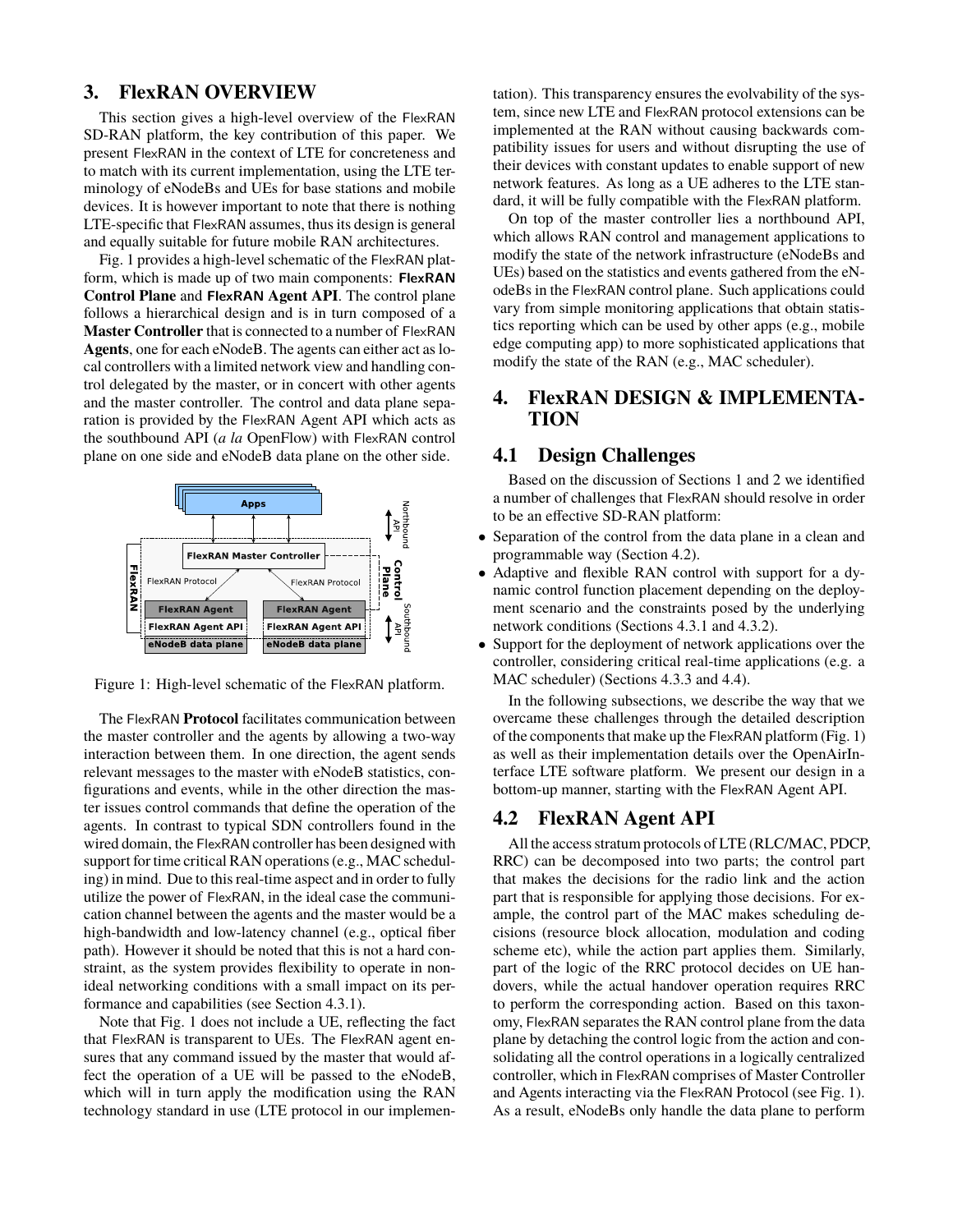| <b>Call Type</b>          | <b>Description</b>                  | <b>Target</b>                | <b>Example outcomes of function calls</b>                  |
|---------------------------|-------------------------------------|------------------------------|------------------------------------------------------------|
| Configuration             | Get/Set configurations of target    | eNodeB/Cell/UE/              | eNodeB ID, Number of cells, Cell id, UL/DL bandwidth,      |
| (Synchronous)             |                                     | Logical Channel              | Number of antenna ports, RNTIs, UE transmission mode       |
| <b>Statistics</b>         | Request/reply statistics reporting. | List of cells/UEs            | Transmission queue size, CQI measurements,                 |
| (Asynchronous)            |                                     |                              | <b>SINR</b> measurements                                   |
| Commands                  | Apply control decisions             | <b>Agent Control Modules</b> | Scheduling decisions, DRX commands, Handover initiation    |
| (Synchronous)             |                                     | (See Section $4.3.1$ )       |                                                            |
| Event-triggers            | Notify control plane about changes  | Master Controller            | Initiation of Transmission Time Interval,                  |
| (Asynchronous)            | in the data plane                   |                              | UE attachment, Random access attempt, Scheduling requests  |
| <b>Control Delegation</b> | Push control functions and modify   | <b>Agent Control Modules</b> | Swap DL scheduler or mobility manager,                     |
| (Synchronous)             | their behavior at the agent side    | (See Section $4.3.1$ )       | Modify threshold of signal quality for handover initiation |

Table 1: Type of function calls in FlexRAN Agent API.

all the action-related functions (e.g., applying scheduling decisions, performing handovers, applying DRX commands, (de)activating component carriers in carrier aggregation).

To control and manage the eNodeB data plane, we introduce the FlexRAN Agent API, which defines a set of functions that constitute the southbound API of FlexRAN and are the primary enabler for software-defined control of the RAN. These functions allow the control plane to interact with the data plane in five ways: (1) to obtain and set configurations like the UL/DL bandwidth of a cell; (2) to request and obtain statistics like transmission queue sizes of UEs and SINR measurements of cells; (3) to issue commands to apply control decisions (e.g., calls for applying MAC scheduling decisions, performing handovers, activating secondary component carriers); (4) to obtain event notifications like UE attachments and random access attempts; and (5) to perform a dynamic placement of control functions to the master controller or the agent (e.g. centralized scheduling at the master controller or local scheduling at the agent-side). These API calls can be invoked either by the master controller through the FlexRAN protocol using the message handler and dispatcher entity residing at the agent side (Figure 2) or directly from the agent if control for some operation has been delegated to it. The API calls are currently defined using the C language. A detailed list of the function call types is shown in Table 1.

Through the FlexRAN Agent API it becomes possible to develop two types of applications: (1) applications related to the control and management of the RAN resources like schedulers, interference and mobility managers etc. (e.g. by controlling resource block allocations, modulation and coding schemes, handovers and DRX cycles) and (2) applications relying on the monitoring of the RAN resources to make more sophisticated decisions (e.g. adaptive video streaming based on channel quality, resource-block allocations for RAN sharing etc) (see Sections 6 and 7.1). It should be noted that FlexRAN does not deal with the control of flows in the wired domain and therefore does not directly support related applications like routing. To enable this, FlexRAN should be coupled with corresponding flow-control solutions, like an OpenFlow-based SDN controller.

## 4.3 FlexRAN Controller Architecture

## *4.3.1 FlexRAN Agent*

In this subsection, we elaborate on the different subcomponents of the FlexRAN Agent architecture shown in Fig. 2.



Figure 2: The architecture of a FlexRAN Agent.

**Virtualized Control Functions.** To allow flexible and programmable control of the RAN infrastructure, the FlexRAN Agent provides a number of eNodeB *Control Modules* as illustrated in Fig. 2. These modules reflect a logical separation of the control operations that an eNodeB in the standard LTE architecture has to perform on the radio side and can be seen as a set of individual control subsystems, each targeting a specific area of control. Since the LTE standard (the technology supported by our current implementation) already provides a precise definition and scope for such control operations through the Access Stratum protocols (RRC, MAC/RLC, PDCP), FlexRAN adopts the same structure for the agent's control modules, with each module providing functionality according to the scope of its corresponding LTE protocol (e.g., MAC/RLC control module for scheduling, RRC control module for the radio resource control).

Each control module is in turn composed of a well-defined set of functions called *Virtual Subsystem Functions (VSFs)*. The VSFs implement the action that needs to be taken by the agent during a corresponding operation. As an example, consider the MAC control module which is broadly responsible for various scheduling operations of the eNodeB. For each of the scheduling operations (e.g., UE specific downlink and uplink scheduling, broadcast scheduling), FlexRAN defines a VSF that designates how the agent should behave for the corresponding operation. For instance, the UE specific down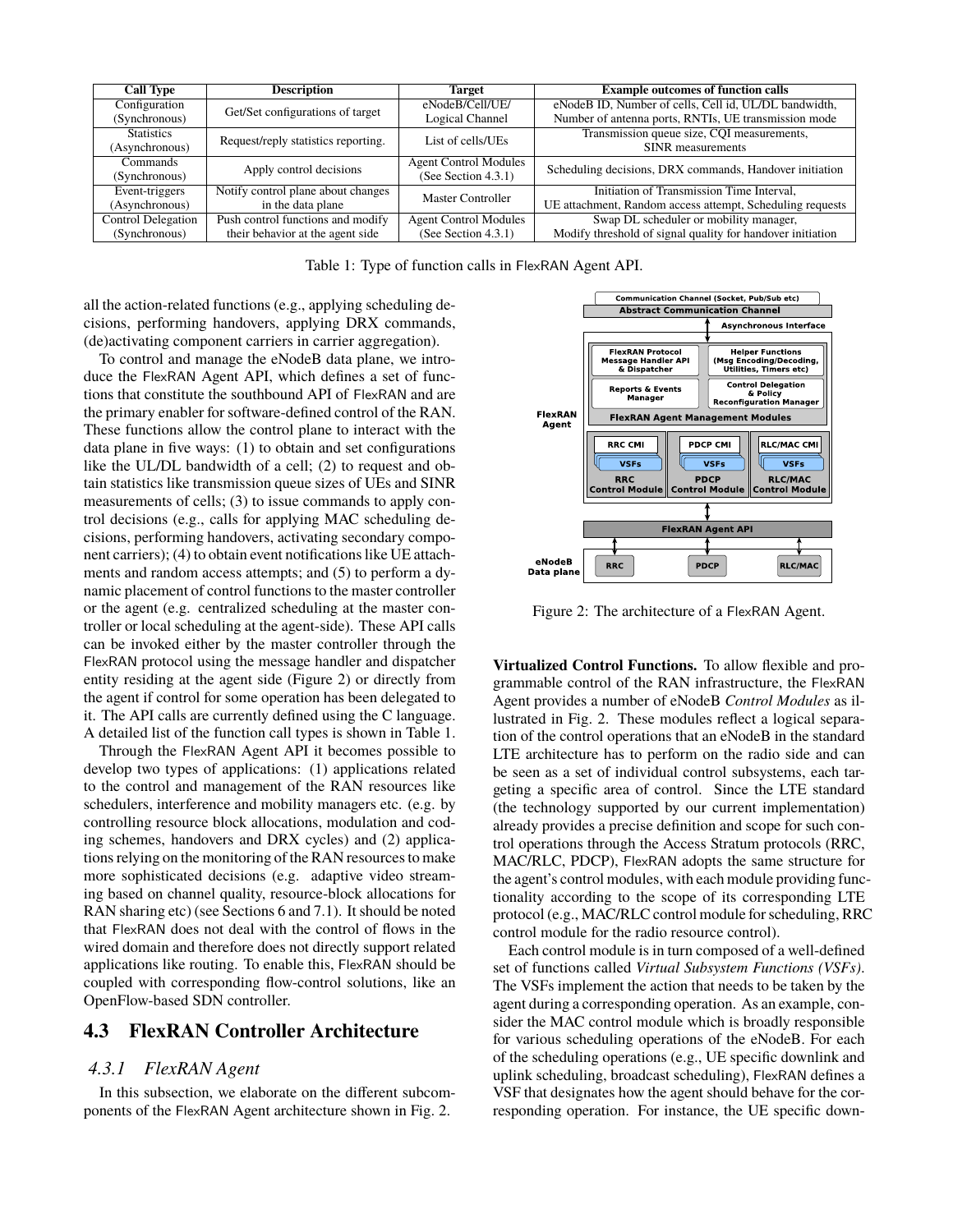link scheduling VSF could designate that the agent should forward the scheduling decision sent by the master controller to the data plane or that the agent should make its own decision based on a higher-level policy defined by the master.

The number and type of VSFs that each control module supports is defined through a well-defined *Control Module Interface (CMI)*, which essentially allows the agent to abstract the set of operations of each control module from their corresponding implementations. In this way, the agent reacts to a specific event (e.g., time for downlink scheduling) without having to worry about the underlying implementation of the operation. Through this design decision, the FlexRAN agent becomes very flexible, programmable and extensible since new operations can be introduced simply by extending the CMI, while at the same time the functionality of these operations can easily be redefined in a technology-agnostic manner via the abstract FlexRAN Agent API. As already discussed, a message handler and dispatcher entity residing at the agent side (see Fig. 2) is responsible to receive FlexRAN protocol messages from the FlexRAN master controller and forward them to be handled by the appropriate VSF of the corresponding control module using the FlexRAN Agent API.

**Control Delegation.** FlexRAN allows the master controller to assume control of the underlying infrastructure and orchestrate its operation by making and pushing control decisions at a very fine time granularity (per subframe). While this is a feature that is essential when considering centralized time-critical applications (e.g., coordinated remote scheduling of eNodeBs), such fine grained control is not always desirable nor even possible. For example, FlexRAN enabled small cells may not all be connected to the master via a highspeed backhaul (e.g., optical fiber link), making the exchange of all the required FlexRAN protocol messages (MAC statistics, scheduling decisions, event notifications, etc.) at a subframe granularity a very challenging task. In such cases, it is preferable to let the individual agents make time-critical decisions as per the policy specified by the master.

A naive way to achieve this would be to identify a set of hardcoded policies at the agent for each delegated operation. For example, the agent might offer a local scheduler with two policies (round-robin and proportional fair) to choose from. If the master chooses to delegate scheduling to an agent due to an unsuitable master-agent communication channel (e.g., high latency), it would have to choose among the available hardcoded policies. However, such a mechanism can be very limiting since it does not allow the modification of the agent's behavior at runtime nor its extension with new functionality in the future. FlexRAN avoids this via two complementary mechanisms: **VSF updation** and **policy reconfiguration**.

**VSF updation** This mechanism exploits the control function virtualization feature described above and allows the master to modify the behavior of the VSFs of a control module on-the-fly by "pushing" new code to the agent over the FlexRAN protocol. This code is actually a callback assigned to one of the CMI function calls that corresponds to a specific control module - VSF pair. The callback function is able to access and modify the underlying eNodeB data plane using

the FlexRAN agent API discussed in Section 4.2. A VSF update FlexRAN protocol message designates the name of the control module and the VSF that the new code is intended for and contains the actual code in the form of a shared library that has been compiled against the agent architecture. The pushed code is initially stored in a cache memory at the agent-side until the master decides to modify the behavior of the corresponding VSF. The agent cache can store many different implementations for a specific VSF, which the master can swap at runtime. As an example, considering the case of the downlink UE scheduling VSF, the master could push two schedulers to the agent, a local proportional fair scheduler and a stub for a centralized remote scheduler, which it could switch at runtime (e.g., based on the network conditions).

**Policy reconfiguration** This mechanism is complementary to VSF updation since it allows the master to swap the agents' VSFs and reconfigure their parameters at runtime. A policy reconfiguration FlexRAN protocol message indicates the VSFs to be modified using YAML syntax (Fig. 3). At the top level, the control module name is indicated, followed by a sequence of VSFs to be modified, each composed of two (optional) sections; *behavior* and *parameters*. The *behavior* section is used for swapping VSFs, i.e., it is an instruction to the agent to link a specific CMI function call to one of the callbacks stored at its cache through the VSF updation mechanism. The *parameters* section indicates a list of parameters that can be modified for the specific VSF. These parameters act as a public API that the controller can modify and can either refer to a single value or a sequence of values (e.g., an array). The available parameters depend on the VSF implementation (e.g., two scheduler implementations could have different sets of parameters based on their functionality).



Figure 3: Structure of a policy reconfiguration message.

The control delegation capabilities through the virtualization of control functions offered by FlexRAN follow the NFV principles and indeed bring runtime service function chaining capabilities to the RAN by adding a virtualization layer over the RAN infrastructure and allowing the flexible placement of RAN control functions closer or further away from the base station based on the networking conditions, the available computing resources and the requirements of the operator in terms of performance. However, it should be noted that such capabilities relevant to the RAN are yet to be considered by NFV standards specifications, like that of ETSI NFV.

An important issue when considering control delegation via the above mechanisms is concerned with the security implications that might arise from pushing new VSFs to the agent which modify the behavior of the eNodeB. One way to deal with this is to force the agent to accept only code that is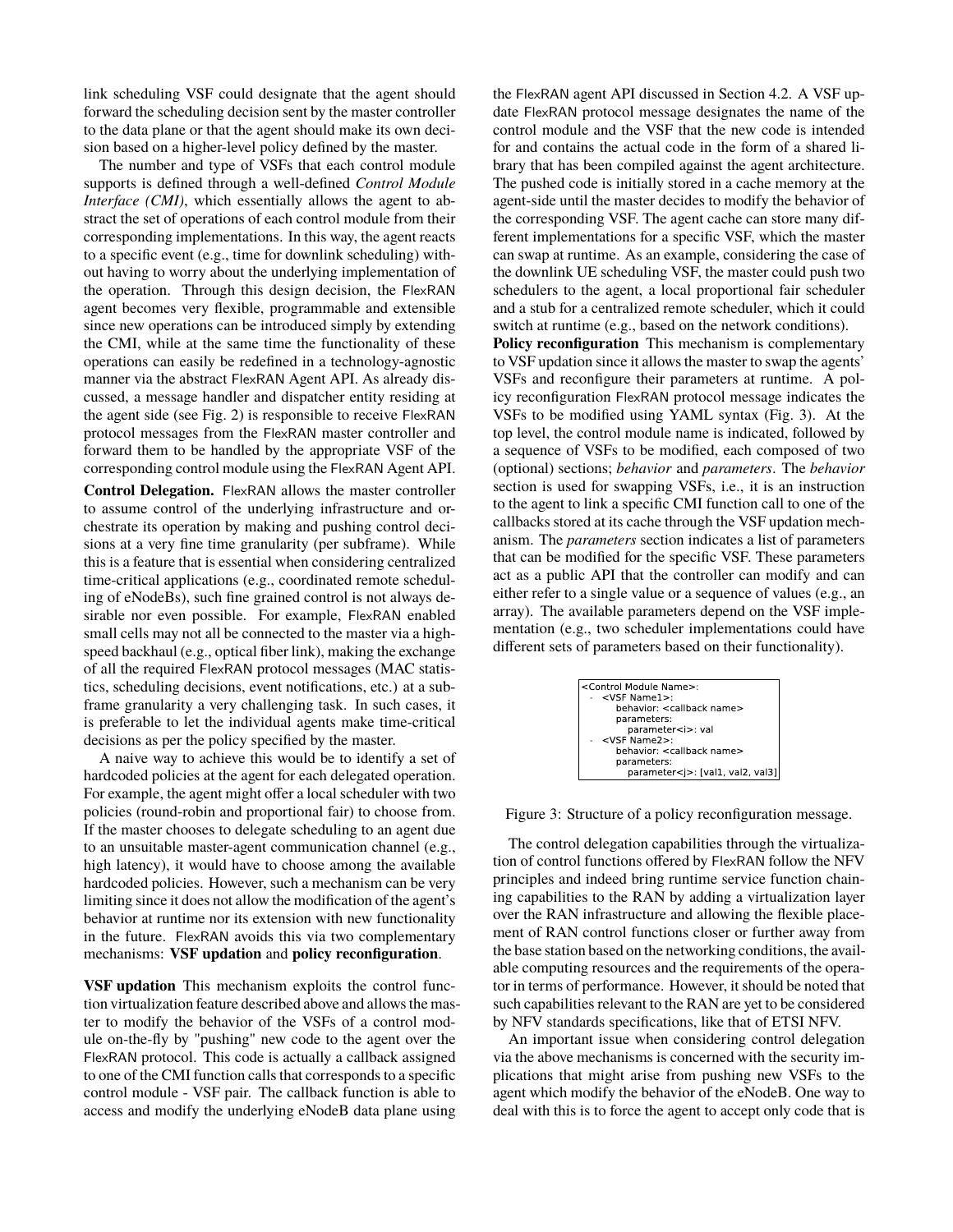signed from a trusted authority, similarly to how third-party device drivers for an operating system need to be verified before installation. Since FlexRAN targets a critical part of the mobile infrastructure, getting certification from trusted authorities is expected to become a common practice for developers of VSFs; one could also envision an online VSF store similar to mobile app stores. Another measure to limit the effects of unwanted behavior from the VSFs is to allow the control modules of the agent to run in a sandboxed mode, where each VSF will need to ask for permissions to use the various parts of the FlexRAN agent API, similarly to how Android apps request the permission of the user to access different services of their device. In this way, the network operator could quickly identify VSFs that present an unexpected behavior.

**eNodeB Report and Event Management.** One of the responsibilities of the FlexRAN agent is to provide statistics reports and event notifications to the master for the various control modules (e.g., transmission queue sizes and random access attempts for the MAC module, radio bearer statistics and reference signal received power measurements for the RRC module). The master can use the FlexRAN protocol to make asynchronous requests for such reports and notifications and the FlexRAN agent is responsible to register these requests and to notify the master through the Reports & Events Manager (illustrated in Fig. 2) once the results are available.

FlexRAN supports three types of reports: *one-off*, *periodic* and *triggered*. A *one-off* report is sent by the agent to the master only once as a reply to its initial request, while a *periodic* report is sent at fixed intervals that are designated in the initial request sent by the master, using the TTI as a time reference for the length of the interval. A *triggered* report is sent by the agent aperiodically and only when there is a change in the contents of the requested report. Similarly, the master can choose whether or not to be notified for a specific event occurring at the eNodeB by registering for it at the agent using the FlexRAN protocol. These statistics reports offer high level of flexibility in tuning the level of interaction between the agents and the master, thereby the degree of coordination. For example, triggered reports of MAC statistics is required for a remote scheduler deployed at the master. However, if the scheduling application of the controller is intended to be used as a non-real time application at a more coarse-grained timescale as a hypervisor of a local agent-side scheduler, the master can only request periodic or even one-off reports.

**Extending OpenAirInterface with FlexRAN.** We implement the FlexRAN platform over OpenAirInterface (OAI) [31]. OAI to our knowledge is the most complete open-source LTE software implementation. As such, it provides the right base to realize FlexRAN. Recall that the focus of FlexRAN is to achieve software based control of a mobile RAN that is totally decoupled from the data plane. Since we use LTE as the concrete setting for our implementation, it essentially involves using the implementation of FlexRAN as the LTE RAN control plane over the data plane implementation that is retained from the base OAI. To achieve this, we had to bypass the control plane of OAI, which does not clearly separate control and data planes, and then interface it with FlexRAN via

the newly defined FlexRAN Agent API. This clean separation offered by FlexRAN simplifies the development of control applications, which now appear as modules completely separated from the data plane (based on OAI in the current implementation); this is not possible with the standard LTE RAN and therefore even with vanilla OAI. Although in our implementation the FlexRAN Agent resides over OAI eNodeB data plane, it is important to note that FlexRAN as a whole (including the FlexRAN Agent) is a separate entity allowing the agent to be realized even on a physically different machine.

All the FlexRAN Agent Management Modules (Fig. 2) and the FlexRAN Agent API were implemented from scratch, creating a basic agent stub that could be enriched with functionality through the implementation of the FlexRAN Control Modules identified earlier in this section. For our prototype the focus was on the RLC/MAC control module, due to the significant challenges that it presents in terms of its stringent time constraints. For this module, the proper CMI was identified and the corresponding scheduling VSFs were implemented. Even though the functionality related to these VSFs was already present in OAI, the involved control and data plane operations were tightly coupled, which was counter to the intention behind FlexRAN. To overcome this, the OAI eNodeB source code was refactored to allow the separation of the eNodeB data plane from the control logic as per the design of FlexRAN and all the required function calls were added to the FlexRAN Agent API to support this separation. For example, function calls were added to the API to obtain data plane MAC/RLC related information like transmission queue sizes of UEs, along with calls for applying scheduling decisions. To better highlight the effort required for this prototype implementation, more than 10000 lines of code were written for the agent management modules and Agent API and more than 6000 lines of original OAI code were refactored to support the control and data plane separation.

The FlexRAN agent API, as well as the CMIs are written in C, while the whole eNodeB/agent implementation currently supports x64 and ARM Linux systems. As a consequence, any VSF written for an OAI FlexRAN agent currently needs to be implemented in C and compiled against this architecture. The agent is multi-threaded with one thread responsible for the management of reports and events, one for dispatching the incoming protocol messages to the control modules and calling the corresponding VSFs, and two for the asynchronous network communication with the master controller.

#### *4.3.2 FlexRAN Protocol*

The abstract communication channel is another feature of the FlexRAN agent ( Fig. 2) for the interactions of the agent with the master. The main FlexRAN agent components communicate and exchange protocol messages with the master through an asynchronous interface that abstracts the communication operations. The communication channel implementation can vary (socket-based, pub/sub etc) depending on the master that the agent is interfacing with. It should be noted that the interface between the master and the agent needs to be asynchronous as the agent may need to perform certain operations in specific time intervals (e.g., a scheduling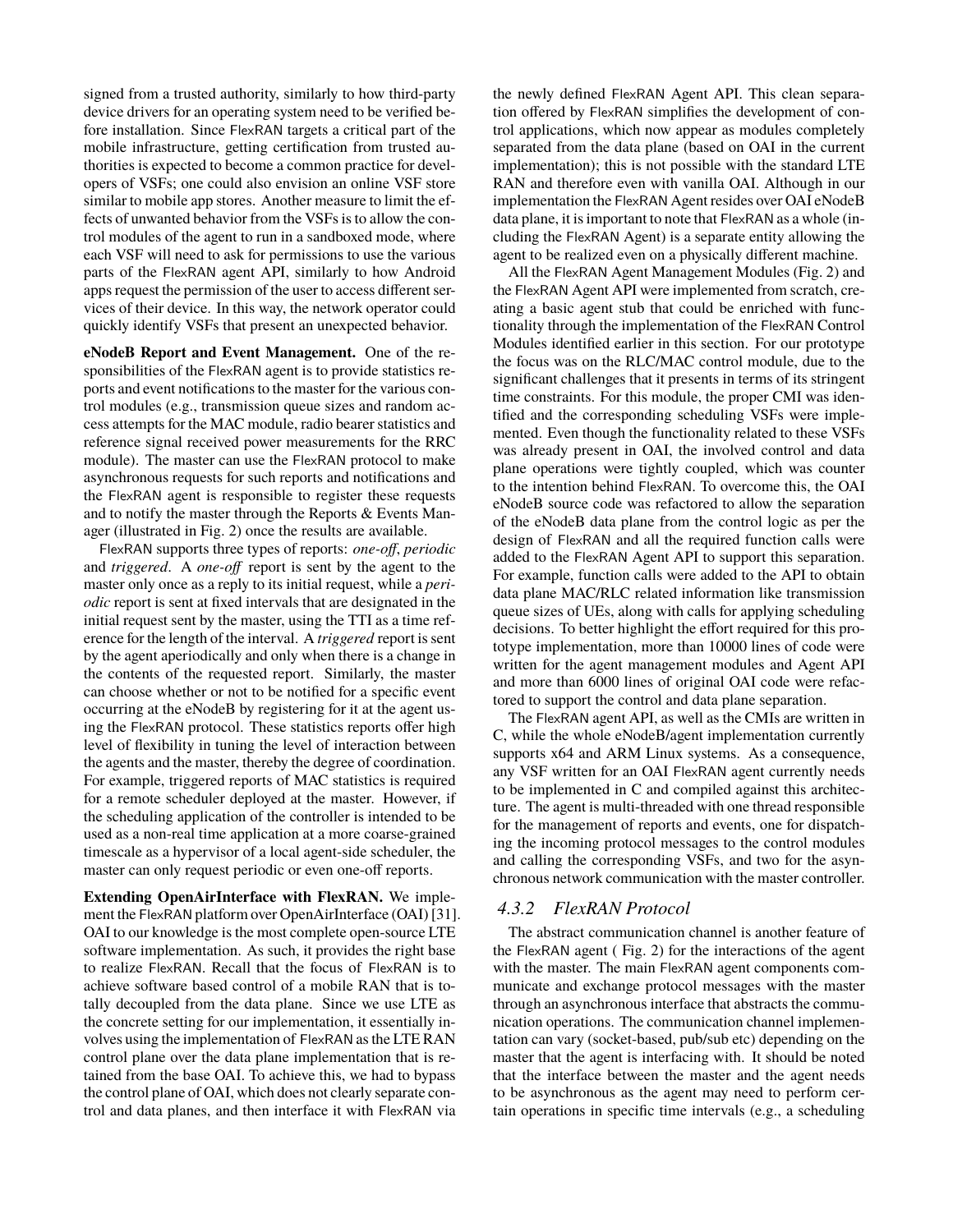decision per TTI) while protocol messages from the master can arrive in asynchronously (e.g., receiving a request for a measurement report). In the current implementation, TCP is used for the communication of the agents with the master and the exchange of protocol messages. The protocol messages are implemented using Google Protocol Buffers [1], which provides an optimized platform-neutral serialization mechanism and allows the expression of protocol messages in a language-agnostic manner. Detailed specification of the protocol messages are omitted due to space constraints.

#### *4.3.3 FlexRAN Master Controller*

The master controller (Fig. 4) constitutes the brain of the FlexRAN control plane as it manages the operation of the FlexRAN agents. In FlexRAN, we employ a custom design for the master instead of using a conventional OpenFlow-based one and this is for two reasons: (1) the nature of control in the RAN is tied to a significant extent to the control of radio resources which cannot be effectively captured by the flow abstraction; (2) the RAN presents a requirement for the support of real-time applications with very quick reaction times, a feature not essential for SDN control in the wired domain.

**Management of network information.** The RAN Information Base (RIB) is a key component that maintains all the statistics and configuration related information about the underlying network entities, i.e. UEs, eNodeBs and FlexRAN agents. The RIB is always loaded in memory for improved performance and is structured as a forest graph. The root node of each tree in this forest is an agent associated with the master, while the nodes of the second level are the cells associated with a specific agent/eNodeB. Finally, the leaves of the trees are the UEs associated to a specific (primary) cell. It should be noted that the current implementation of the RIB does not provide any high-level abstraction for the stored information, revealing raw data to the northbound API.

**Support for real-time applications.** The applications as well as the Events Notification Service of the master consult the RIB to perform any operation, but they do not modify the RIB directly. Instead they issue control commands through the northbound interface, which indirectly affect the RIB state through the modifications performed to the eNodeB data plane and the agent state. These modifications are reflected back to the master through the statistics reports and event notifications sent by the agents. Only the RIB Updater component of the master can update the RIB with the information received from the agents (Fig. 5). This design decision improves the support of real-time applications (e.g., MAC scheduler) that must be non-blocking in order to meet their time constraints (e.g., a TTI for the scheduler). Allowing all components to modify the RIB could give rise to write conflicts, negatively affecting the system performance. Having just a single writer (the RIB Updater) and multiple readers helps avoid this problem. The update frequency of the RIB depends on the way the FlexRAN agent reporting and event notification mechanism is configured by the master.

Since the FlexRAN controller is designed to support realtime RAN applications, a Task Manager is responsible for



Figure 4: Components of the FlexRAN master controller and its interface to the application layer.



Figure 5: Flow of information for updating the RIB.

handling all the tasks (both applications and core management modules) running on the master. More specifically, it is responsible to start, stop and pause applications; to assign priorities to running services and to allow them to execute based on their time constraints. For example, the Task Manager would assign a very high priority to a centralized MAC scheduler running on the master, whereas a non time-critical monitoring application would get a lower priority. To support real-time control, the Task Manager is implemented as a nonpreemptive thread running in an infinite loop and operating in cycles of length equal to a TTI, where each cycle is composed of two slots — one for the execution of the RIB Updater (e.g., 20% of the TTI) and the other for the execution of the applications as well as the Event Notification Service threads (e.g., 80% of the TTI). This guarantees the mutual exclusion of the reads and writes in the RIB and allows the applications to operate in a non-blocking mode while accessing the RIB, ensuring the real-time operation of the controller.

**Master controller implementation.** The master controller is implemented from scratch using C++ and currently supports x64 Linux systems (kernel >= 3.14 for support of realtime applications). The master can operate in a non realtime mode, supporting only applications that are not timecritical, with the advantage of being more lightweight. The Task Manager in the non-real time mode does not enforce a strict duration of the cycle as tasks are not scheduled with a real-time priority and thus could take longer than a TTI.

## 4.4 Northbound API and Applications

RAN control and management applications in the application layer communicate with the master through the northbound interface (Fig. 4), which allows the applications to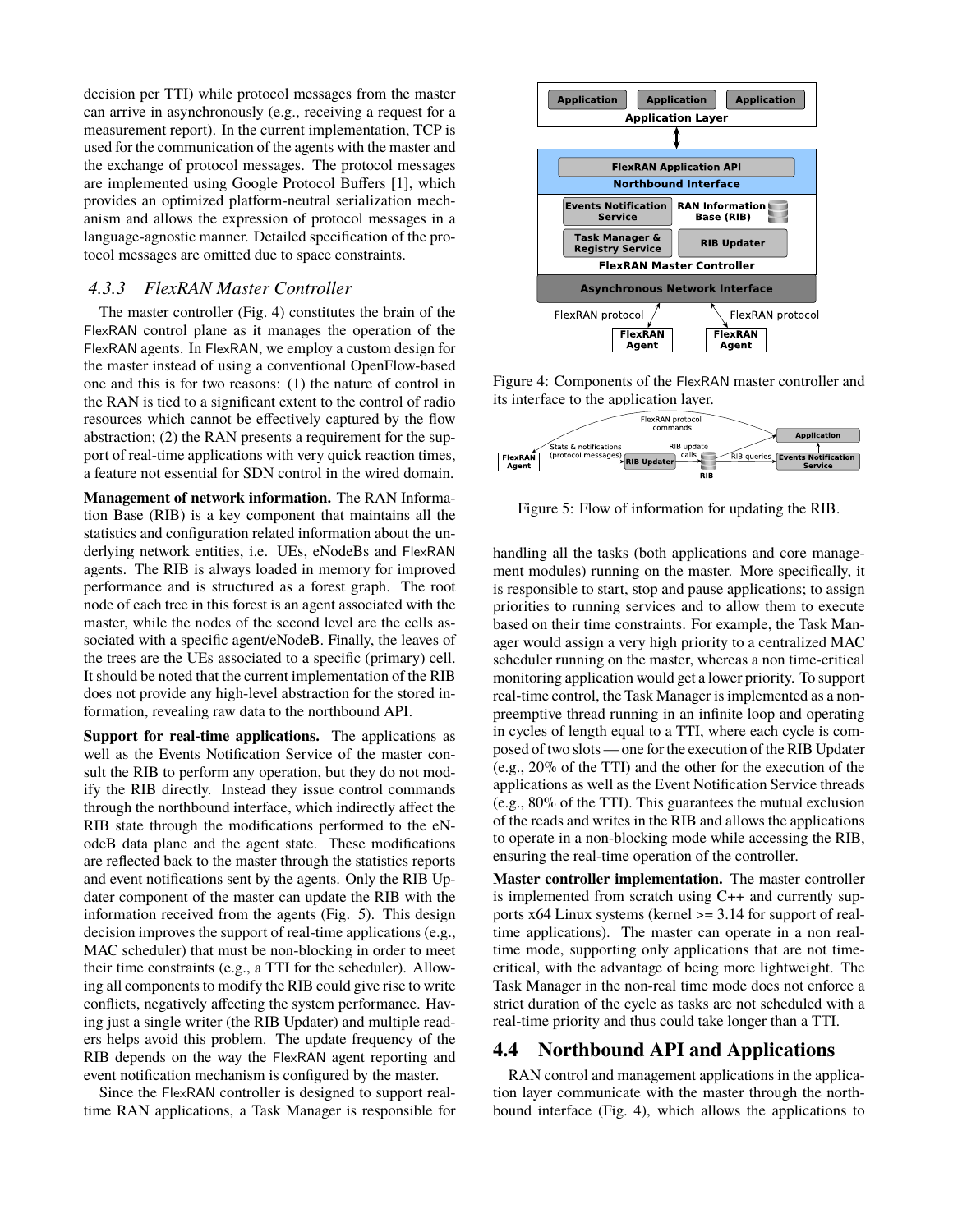monitor the infrastructure through the information obtained from the RIB and apply their control decisions through the agent control modules. The applications run as threads and use the FlexRAN Application API (currently in C++) to register with the Registry Service of the master, access the RIB and send control messages to the agents. Applications can be broadly divided into two categories: (*periodic* or *eventbased*). Periodic applications employ a periodic execution pattern (e.g., a periodic scheduler) whereas the execution of event-based applications is triggered by specific events (e.g., a mobility manager that expects changes in the received signal strength of a UE to react). The Events Notifications Service of the master controller notifies the applications (mainly of the event-based type) about any changes that might have occurred on the agent side. Some applications could fall into both categories and it is ultimately the application developer who would choose the appropriate execution pattern.

## 5. SYSTEM EVALUATION

In this section we evaluate the engineering decisions and the design choices behind FlexRAN. For the experiments, a FlexRAN master controller was deployed, in which one or more agent-enabled eNodeBs (depending on the experiment) were connected through dedicated Gigabit Ethernet connections. Each eNodeB was also connected to a machine acting as the EPC, running the corresponding EPC software implementation (openair-cn [2]). All the test machines were equipped with quad-core Xeon CPUs at 3.4GHz and 16GB of RAM. Depending on the experiment, the testbed was used either in emulation mode (emulated PHY layer and emulated UEs) or with a real RF front-end (Ettus B210 USRP) and a COTS UE (Nexus 5 smartphone). All the experiments were conducted with the same eNodeB configuration, namely FDD with transmission mode 1 and 10MHz bandwidth in band 5.

#### 5.1 Comparison to Vanilla OAI

We begin by investigating the overhead introduced to an eNodeB by the addition of the FlexRAN agent in terms of memory and CPU utilization (Fig. 6a) comparing a vanilla OAI eNodeB and a FlexRAN-capable eNodeB in two cases; one with the system in idle state and one with a COTS UE connected and performing a speedtest. As we can observe, there is a very slight increase in the memory footprint and the CPU utilization in the FlexRAN case, due to the threads used for the operation of the agent and the protocol messages exchanged with the FlexRAN master controller. Despite the aforementioned overhead incurred from the FlexRAN agent, the communication of the eNodeB with the UE is fully transparent, with the UE experiencing the same service quality in its connection as with the vanilla OAI (Fig. 6b).

#### 5.2 Scalability

Next, we evaluate how FlexRAN scales as the number of eNodeBs and UEs increases. For these experiments we used OAI in emulation mode with the PHY layer abstracted in order to perform tests with a large number of UEs. It is noted that this choice has a minimum effect in the obtained results,



Figure 6: Comparison of Vanilla OAI to FlexRAN .

since the focus of our evaluation was in operations occurring above the PHY which were unaffected by the emulation.

#### *5.2.1 Controller-agent signaling overhead*

One very important element regarding the scalability of FlexRAN is the network overhead incurred by the FlexRAN protocol, especially when support for real-time applications is required. For this, we measured the signaling overhead between the agent and the master in the demanding case of deploying a centralized scheduling application and for a varying number of UEs. To study the system's scalability, we tested a scenario with the worst case configuration signalingwise, where statistics reports were sent from the agent to the master every TTI, the centralized scheduler undertook all scheduling decisions at a TTI granularity and the master was fully synchronized with the agent at a TTI level using the appropriate FlexRAN protocol synchronization messages. During the experiment uniform downlink UDP traffic was generated for all the UEs, in order to force the centralized scheduler to frequently send scheduling decisions to the agent.

The agent-to-master network overhead for 50 UEs can reach 100 Mb/s (Fig. 7a). The main source of this overhead are the periodic statistics reports (buffer status reports, CQI measurements etc.) followed by the master-agent synchronization messages, with the overhead of the agent management related messages being negligible. One important thing to notice is that the agent-to-master signaling overhead increases sublinearly with the number of connected UEs due to the aggregation of relevant information in the FlexRAN protocol messages (e.g. list of UE status reports) and their optimized serialization by the Google Protocol Buffers library.



Figure 7: Signaling overhead for the communication between the master and the agent using the FlexRAN protocol.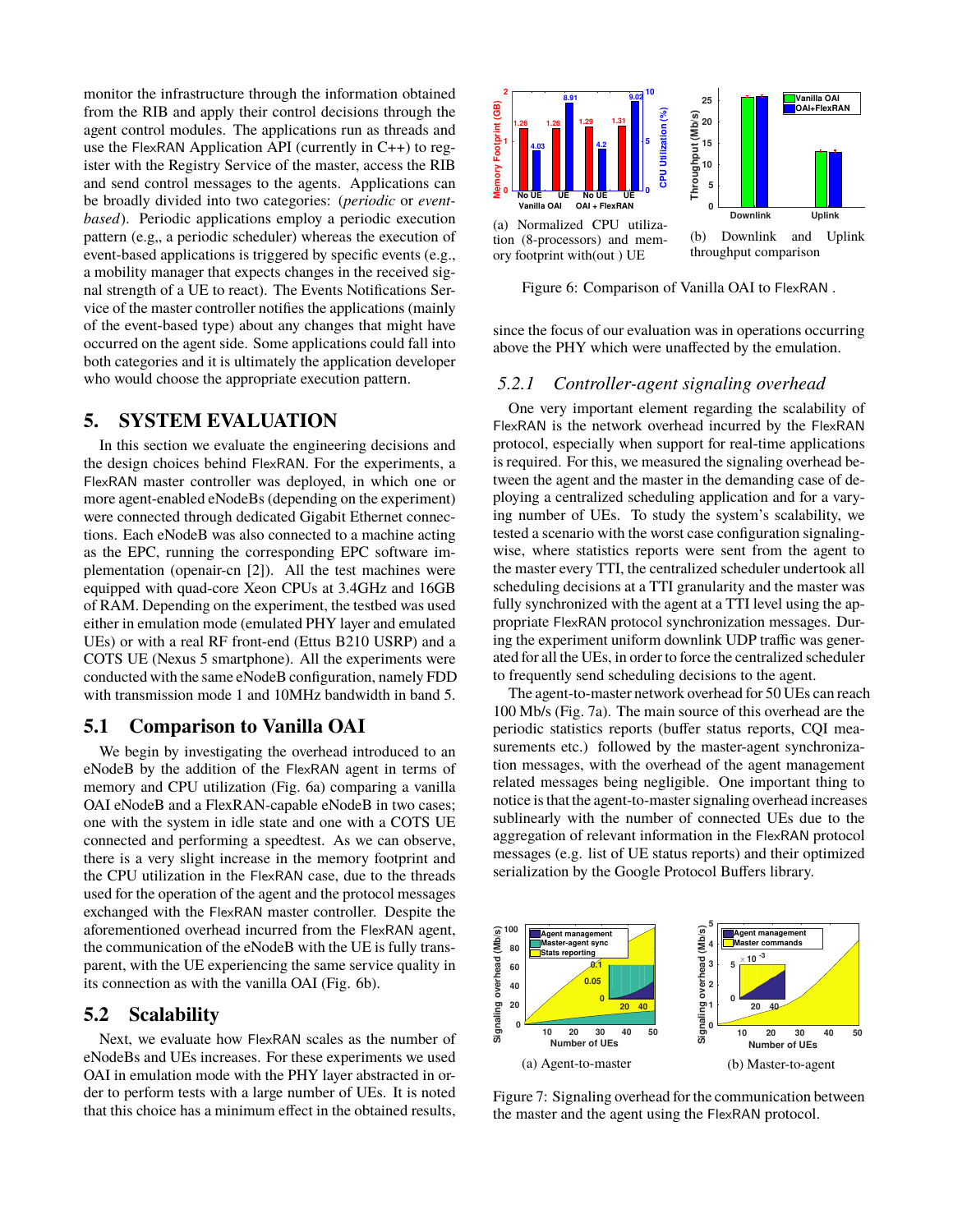

Figure 8: Utilization of master TTI cycle and memory footprint (16 UEs/eNodeB).

Figure 9: Effect of latency and scheduling ahead time on downlink throughput.

In the case of the master-to-agent signaling (Fig. 7b), the overhead is much lower compared to the previous case (less than 4Mb/s) and comes almost entirely from the scheduling decisions sent by the centralized scheduler. In contrast to the previous case, this overhead is increasing with a higher rate as the number of UEs goes up. The reason is that the larger the number of UEs, the less resources are available for scheduling each UE and therefore more TTIs will be required for scheduling, leading to an increase in the overall number of scheduling decisions sent by the controller to the agent.

The aforementioned results show that FlexRAN is suitable even in demanding scenarios like multi-cell scheduling on a per-TTI basis, where depending on the deployment (macro or small-cell) the agent can be connected to the master either through a dedicated high-bandwidth channel (e.g. optical fibers) or through a lower bandwidth channel (e.g. a VDSL connection). In practice, the controller will apply policies or delegate the scheduling to the agent, which will significantly reduce the network overhead. This overhead could be further reduced through agent configuration changes. For example, by setting the periodicity of the MAC reports to 2 TTIs, this overhead could be reduced to almost half without any significant impact in the system's performance. Other methods that could be considered to reduce this overhead could be compression algorithms for the protocol messages or eventtriggered instead of periodic message transmissions.

#### *5.2.2 Master controller resources*

Using the previous setup, we measured (Fig. 8) the requirements of the master in computing resources and memory for a varying number of connected agents (16 UEs/eNodeB). As already discussed, the master operates in TTI cycles, where part of each cycle is allocated to the execution of applications (80% in this experiment) and the rest to the execution of the core components of the master. As we can observe, the operation of the master is lightweight, with only a small fraction of the total cycle being actually utilized. The execution time of the core components increases as we add more agents, mainly due to the increase in the updates that need to be performed by the RIB updater. The memory footprint of the master is also very small and its increase is mainly related to the increase of the RIB size.

## 5.3 Control channel latency impact

One very important aspect for real-time control in FlexRAN

is the impact of the control channel latency between the master and the agent. To test its effect we used a COTS UE scheduled in the downlink by a centralized scheduling application running at the master. The scheduler was implemented so that it could be parametrized to make scheduling decisions n subframes ahead of time, meaning that the scheduler would observe the MAC state (transmission queue sizes of UEs, signal quality etc) at subframe  $x$  and would issue a scheduling decision that should be applied by the data plane in subframe  $x + n$ . The scheduling decision will be valid and can be applied by the agent only if its designated time is greater than the latency in the master-agent control channel.

Based on this setup we modified the schedule ahead parameter of the application and the latency in the control channel using the *netem* tool [3] and measured the UE downlink throughput for various configurations (Fig. 9). As we can observe, the lower triangular region of the figure depicts a throughput of 0, indicating that for these configurations the UE was unable to complete network attachment. This is due to the one-way delay of the control channel being greater than the schedule ahead time, meaning that scheduling decisions always miss their deadline. Moreover, the control channel delay affects the synchronization between the master and the agent, since the agent subframe reported to the master is always outdated by an offset equal to half the RTT delay. Since the scheduler relies to this outdated value to make a scheduling decision, the scheduling ahead time should take it into account. Assuming a symmetrical RTT delay, the schedule ahead time should be set to a value that is at least equal to it; half to make up for the outdated subframe value reported by the agent and half to ensure that the scheduling decision will be valid at the time it arrives to the agent.

In the upper triangular region we have all the cases in which the controller application successfully manages to schedule the UE. In this case the application is able to schedule the UE even for a control channel with a very high latency, as long as the schedule ahead parameter is configured properly. As the RTT delay and the schedule ahead time increases, the throughput gradually drops. One reason for this is that higher RTT delays make the information stored in the RIB (e.g. CQI measurements) more outdated, leading to wrong scheduling decisions (e.g. due to a bad modulation and coding scheme choice) that could affect the throughput. Moreover, for increased values of the schedule ahead parameter, the scheduler needs to make predictions further into the future, while making assumptions about the outcome of previous transmissions for which it has not yet received any feedback. Depending on the use case and on the scheduling performance requirements, one could choose to either use approximation methods like scheduling ahead of time to mitigate the effect of latency or to delegate control to the agents for the time critical functions that are affected by this latency as long as coordinated operation among the eNodeBs is not a hard constraint.

## 5.4 Control delegation performance

Since control delegation is one of the most important features of FlexRAN we evaluated the mechanisms of VSF updation and policy reconfiguration in terms of efficiency and ser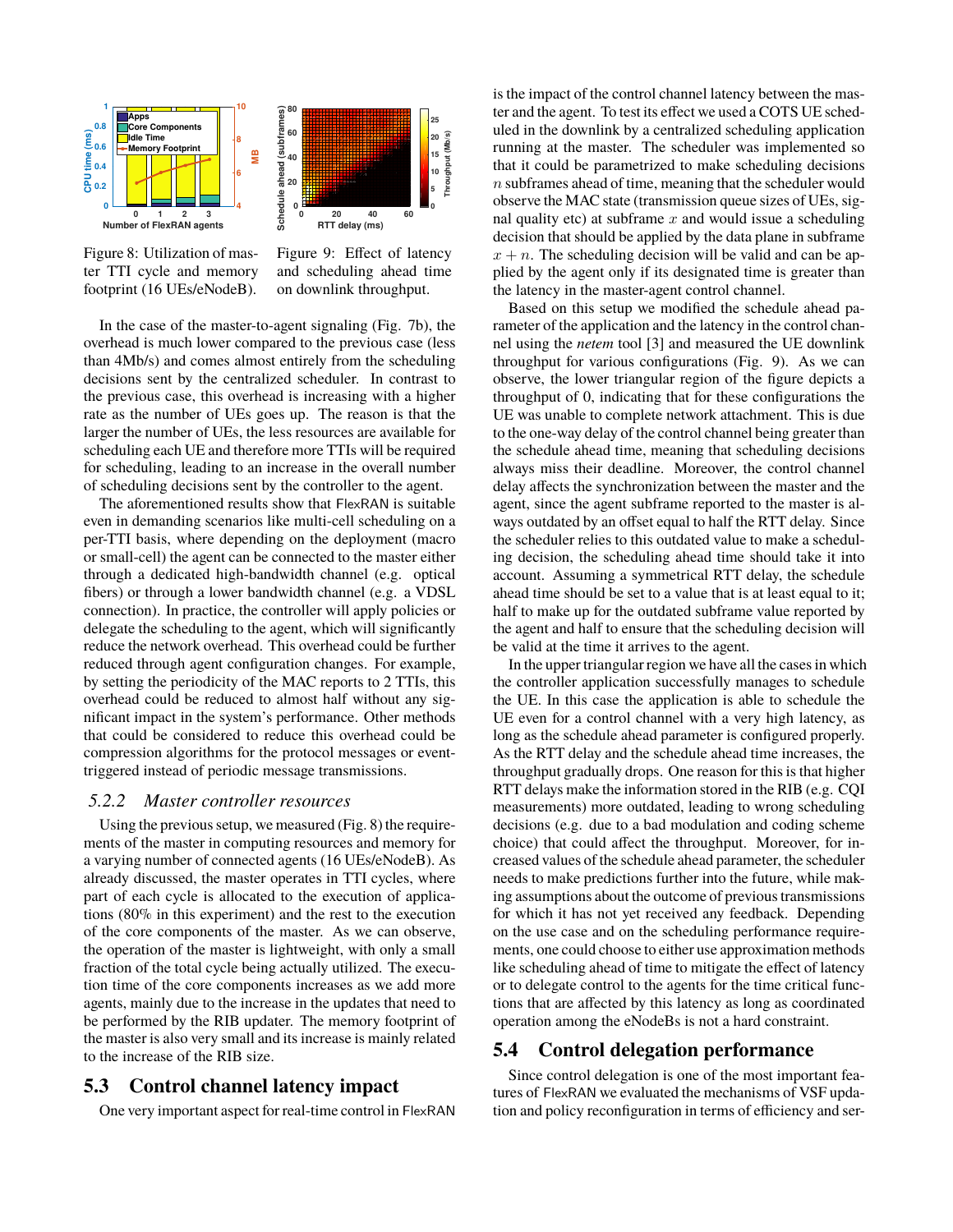vice continuity. For this experiment we used the same setup as in Section 5.3, starting with a centralized scheduler running as an application at the master. At the same time, we built an equivalent (in terms of functionality) local scheduler, as a VSF for the MAC control module of the agent, using the FlexRAN agent API. The experimental scenario involved the pushing of this code to the agent using the FlexRAN protocol and the dynamic switching between the local and the remote scheduler through the policy reconfiguration mechanism.

Using this setup, we tested the downlink throughput of the attached UE, while swapping the local and the remote schedulers with various frequencies down to the TTI level (1ms), and observed the same application performance of 25 Mb/s (figure not included for brevity). The code is pushed to the agent-side only once and is stored in its local cache meaning that no additional overhead is incurred for the control delegation. Moreover, the absolute VSF load time required to swap between the local and remote scheduler is very small (~103ns) and therefore does not disrupt service continuity as it only forms an insignificant fraction of the overall TTI.

## 6. FlexRAN USE CASES

Till date, the lack of an implemented SD-RAN platform meant that there was no way to actually study SD-RAN benefits and use cases. To demonstrate the usefulness of FlexRAN towards this end, we now present diverse use cases that SD-RANs in general and FlexRAN in particular can enable.

#### 6.1 Interference Management

One of the ways to cope with the requirement for higher throughput in the RAN is the creation of Heterogeneous Networks (HetNets) composed of multiple small cells within the area of a macro cell. However, such dense network deployments are more susceptible to interference. One proposed solution is the enhanced Inter-Cell Interference Coordination (eICIC) [21] that introduces the concept of Almost-Blank Subframes (ABS) during which the macro cells are muted to allow small-cells to transmit user traffic. Even though eICIC is one effective way to manage interference, the semi-static configuration of ABSs can lead to an underutilization of the radio resources when small cells are idle. To remedy this, we consider an optimized eICIC mechanism that allows the macro-cell to exploit periods of inactivity of the small-cells to transmit to UEs even during ABSs as long as no small-cell is transmitting at the same time. Such a mechanism requires a high-level of coordination among cells which cannot be easily achieved using the traditional X2 interface [18] [11]. To deal with this, we build a downlink UE scheduling application over FlexRAN that exploits its consolidated control plane to implement this optimized eICIC mechanism.

Specifically, we implemented a centralized scheduler application on top of the master and two different types of local agent-side downlink schedulers, one for the macro-cell and one for the small-cells of a region. During a non-ABS, the macro-cell eNodeB performs the scheduling using its agentside scheduler, while the agent-side schedulers of the smallcells remain inactive exactly as in a normal eICIC case. However, during an ABS the centralized scheduler at the master performs a coordinated UE scheduling of all cells and decides whether the macro or the small cells should be scheduled, always giving priority to the small-cells. The scheduling decisions are then pushed to the agents using the FlexRAN protocol and are applied by the agent-side schedulers that during an ABS act as stubs of the centralized scheduler.

Two agent-enabled OAI eNodeBs were used, one acting as a macro-cell and one as the small-cell, both running in emulation mode over the same physical machine. The reason we resorted to emulation over the same machine is that eICIC requires a microsecond-level synchronization of eNodeBs, which was not supported by our hardware. Moreover, due to a limitation of the current OAI implementation, the association of UEs over different eNodeBs is not supported in emulation mode when the PHY is abstracted. This forced us to use the more computationally intensive full-PHY emulation mode of OAI (that involves convolution of the real PHY signal with an emulated-channel in real time) and to limit the number of emulated UEs used for this experiment to 4.

One UE was associated with the small-cell and three were associated with the macro-cell. Downlink UDP traffic was generated uniformly for all the UEs and the overall network throughput was measured (Fig. 10a) in three cases: (i) an uncoordinated case, where each eNodeB performed scheduling independently, (ii) a simple eICIC use case with 4 ABSs and (iii) the optimized eICIC use case with the same ABS configuration as case (ii). The optimized eICIC use case almost doubled the overall network throughput over the uncoordinated scenario and had an improvement of about 22% over the simple eICIC scenario. The reason for the difference between the two eICIC use cases is that while the small-cell throughput remains the same (Fig. 10b), the throughput of the macro-cell increases under optimized eICIC because the ABSs not used by the small-cell are assigned by the centralized scheduling application to the macro-cell.



(a) Downlink network throughput in uncoordinated, simple and optimized eICIC.

(b) Overall macro and small cell downlink throughput for simple and optimized eICIC.

Figure 10: Throughput benefits of optimized eICIC.

#### 6.2 Mobile Edge Computing

For our second use case, we consider FlexRAN as a deployment platform for Mobile Edge Computing (MEC) applications. MEC allows developers and content providers to deploy their services over the network edge. This presents many benefits including ultra-low latency, high bandwidth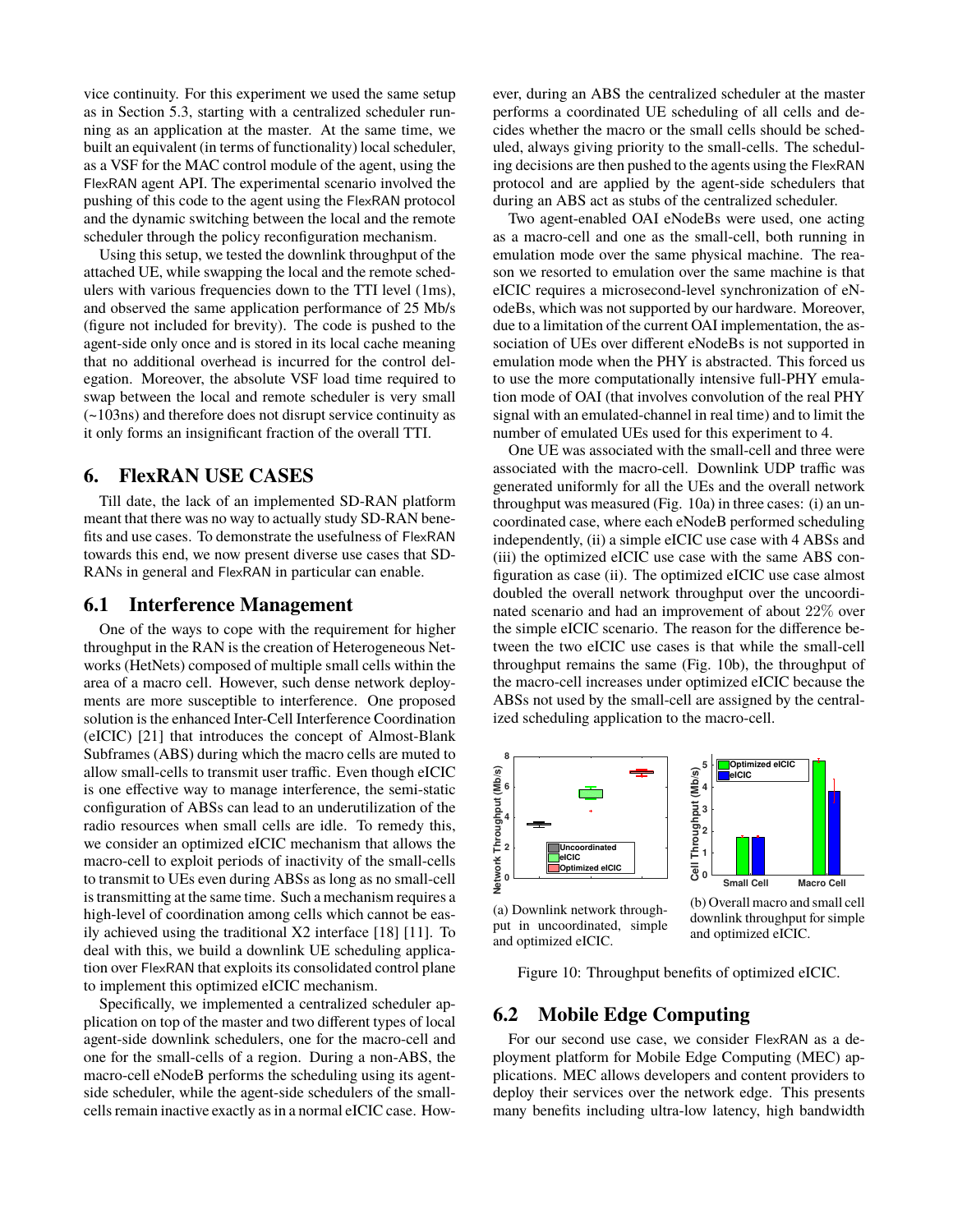and real-time access to radio network information which can be used by applications for optimization purposes [23]. Such applications are expected to be deployed in a centralized manner and therefore doing this using the conventional LTE architecture becomes a challenging task. Moreover, their deployment assumes the existence of a programmable network, which is naturally enabled by FlexRAN.

In this context, we show how the consolidated control plane and the real-time network information provided by FlexRAN can be beneficial for services such as video streaming. To show this, we used the DASH [34] streaming service and studied the effects of fluctuating a mobile's signal strength to the video streaming bitrate adaptation performed by the DASH reference client [4]. The idea of the experiment is that the channel quality reported by the UEs to the eNodeB through a Channel Quality Indicator (CQI) value (in the range [0,15]) indicates the modulation and coding scheme that the scheduler should use for the data transmissions of a UE and therefore has a direct impact in its highest achievable throughput. Knowing this can allow the streaming service to make smarter decisions regarding the optimal bitrate compared to a case when only transport layer information is available.

In order to obtain reproducible results, we emulated the fluctuations of the channel quality between the eNodeB and the UE and measured the maximum achievable TCP throughput of a COTS UE for various fixed CQI values. Moreover, for the same CQI values, we used the reference DASH client and the available test videos that it offered, to measure the maximum sustainable bitrate of a video stream (i.e. a bitrate that would never lead to buffer freezes) for the offered bitrate levels. The measurement results (Table 2) indicate that the TCP throughput needs to be greater (even double) than the video bitrate in order to always maintain a high quality; this is consistent with related observations in the literature [37].

| COI | <b>TCP Throughput (Mb/s)</b> | Max sustainable bitrate (Mb/s) |
|-----|------------------------------|--------------------------------|
|     |                              |                                |
|     |                              |                                |
|     |                              | 7 Q                            |
|     |                              |                                |

Table 2: Measurements of max TCP throughput and max sustainable bitrate of video stream for various CQI levels.

We used FlexRAN to implement a simple MEC application that uses the RIB to obtain real-time information about the CQI values of the attached UEs. The application computes an exponential moving average of the UE CQI and maps it to the optimal video bitrate based on the measurements of Table 2. The bitrate is then forwarded through an out-of-band channel to a modified version of the DASH reference client where it is used to adapt the video stream's quality. To simplify things, we performed the experiment in an ideal setting, where the channel quality fluctuation was the only cause for a change in the bitrate (a single UE attached to the network with the DASH video being the only source of traffic).

For our experiment, we considered two cases. In the first, we used a video [5] with three bitrates (1.2, 2 and 4 Mbps) and we introduced a small variation in the CQI value (from

3 to 2 and vice versa). In the second, we used a 4K video [6] with six available bitrates (2.9, 4.9, 7.3, 9.6, 14.6 and 19.6 Mbps) in which the CQI value was changed drastically (from 10 to 4 and vice versa). In both cases, we measured the bitrate selected by the default and the FlexRAN-assisted players in comparison to the maximum achievable TCP throughput, as well as their buffer sizes (Fig. 11). In the first case (Fig. 11a), the default player always kept the bitrate at the lowest value (1.2 Mb/s), even in times when the available throughput increased by 40%, meaning that the change in channel quality did not become apparent to the transport layer. On the other hand, the FlexRAN-assisted player exploited the information obtained by the RAN and managed to better adapt to the changing network conditions. Therefore, even though neither player experienced buffer freezes, the default player underutilized the available resources. In the second case (Fig. 11b), the default player aggressively attempts to increase the bitrate when the CQI increases, setting it to 19.6 Mb/s, even though the maximum achievable throughput is 15 Mb/s. This quickly results in TCP congestion, leading the player to significantly lower the bitrate (lower than the max sustainable bitrate) in order to adapt. At the same time this leads to frequent and sometimes long buffer freezes (e.g. sec 5-30). On the other hand, the MEC application running over FlexRAN can quickly identify the maximum sustainable bitrate (7.3 Mb/s) given the CQI measurements observed at the RIB and does not follow the same aggressive behavior as the default player, leading to a more stable and overall higher video quality.



Figure 11: Rate adaptation of DASH vs FlexRAN assisted DASH and corresponding buffer sizes.

## 6.3 RAN Sharing & Virtualization

A side effect from the densification of cells is the increase of the infrastructural CAPEX and OPEX. This leads to the creation of new business models, where multiple Mobile Network Operators (MNOs) share the same *passive* infrastructure such as masts and backhaul links in order to save costs. On top of that, a second level of *active* sharing can happen, where MNOs share the network equipment as well as provide wholesale access to Mobile Virtual Network Operators (MVNOs), allowing them to provide voice and data services using part of the available resources [19]. However, this can pose a significant challenge for the management of the RAN, since the requirements of operators in terms of the radio resources and the applied policies of scheduling and mobility management can constantly change based on the needs of their subscribers and the underlying setting. The control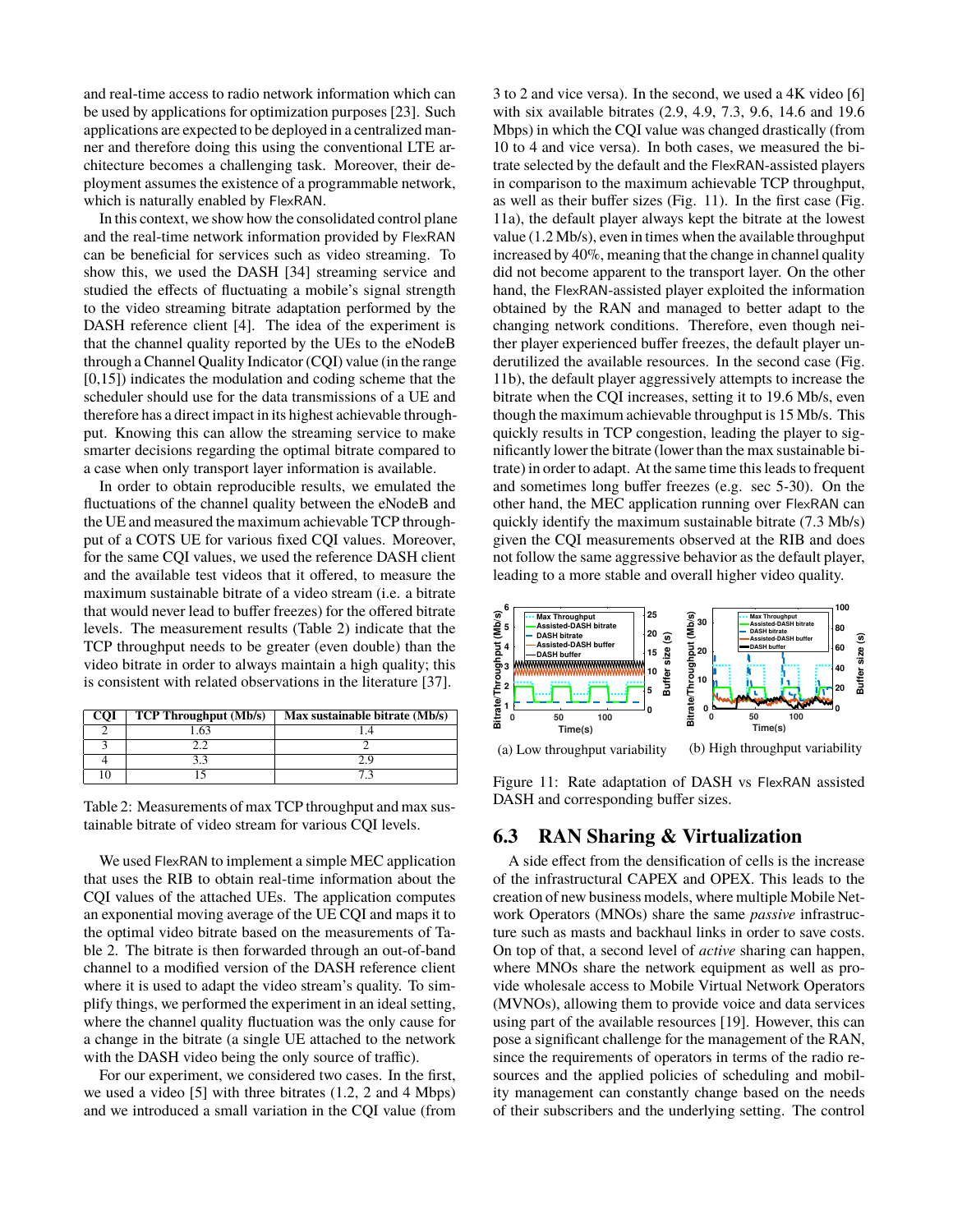and management of such operations can be greatly simplified through the introduction of programmability in the RAN.

Based on this, we used FlexRAN as an enabler of active RAN sharing and on-demand resource allocation over an LTE network. More specifically, exploiting the virtualization capabilities of FlexRAN , we implemented a downlink UE scheduler for the agent-side that supports the dynamic introduction of new MVNOs to the RAN and the on-demand modification of the scheduling policy per operator. An application running at the master exploits the policy reconfiguration mechanism of FlexRAN to modify the parameters of the agent-side scheduler (scheduling policy and number of resource blocks per MVNO). To test this and in order to be able to support a large number of UEs, we used a single agent-enabled OAI eNodeB in emulation mode with the PHY abstraction enabled. We configured the agent-based scheduler to support one MVNO that shared the available resources with the RAN's MNO.

For our first experiment, each operator was assigned 5 UEs for which uniform UDP downlink traffic was generated, while the percentage of radio resource blocks allocated to each operator was dynamically adjusted based on their requirements. The results in terms of the total throughput per operator are illustrated in Fig. 12a. Initially, the MNO was allocated 70% of the radio resources and the MVNO was allocated the remaining 30%. At 10s, the master controller application sent a policy reconfiguration message, setting the available resources of the MNO to 40% and of the MVNO to 60%, simulating a brief requirement for additional resources for the MVNO. Then, at 140s, the application sent a second policy reconfiguration message that re-adjusted the radio resources so that 80% were allocated to the MNO.



Figure 12: Policy reconfiguration for MVNO management

As a second experiment, we implemented an agent-side scheduler supporting a fair scheduling policy and a groupbased policy of premium and secondary users, with 70% of the resources allocated to the premium users and the rest to the secondary. One MNO and one MVNO was employed, where the MNO was assigned the fair policy and the MVNO the group-based one. Each operator was allocated half of the available radio resources and was assigned 15 UEs. In he group-based MVNO case, nine UEs belonged to the premium group and the remaining six acted as secondary users. We generated uniform UDP downlink traffic for all the UEs and measured the throughput of each UE per operator. The results are illustrated in the CDFs of Fig. 12b. In the case of the MNO, all the UEs had a throughput of about 380Kb/s due to their fair scheduling policy. On the other hand, in the case of the MVNO, UEs assigned to the premium group had a throughout of about 450Kb/s, while the UEs of the secondary group achieved a throughput of less than 200Kb/s.

## 7. DISCUSSION

## 7.1 Other Example Use Cases

Here we make a brief discussion on a non-exhaustive list of further use cases that were currently not implementable due to the limitations posed either by the OAI platform underlying FlexRAN or by the current LTE specifications.

**Mobility Management.** In current practice, handover decisions mainly rely on the signal strength of mobile devices. However, the centralized network view offered by FlexRAN could enable more sophisticated mobility management mechanisms that consider additional factors, e.g., the load of cells or use-driven resource requirements of mobile devices, leading to an optimization of the device-network associations.

**Network Slicing.** Future 5G networks are envisioned to support a wide range of vertical segments with a diverse set of performance and service requirements through the Slicing of the physical network into multiple isolated logical networks [30] [7]. Among the key features required to achieve network slicing is the existence of an end-to-end management and orchestration framework (e.g. [35]) and the means to virtualize the network resources. FlexRAN can be seen as a key enabler of virtualization in the RAN, providing a simple and flexible platform for the dynamic control and allocation of radio resources based on the needs of the deployed services.

**Device Centric Networking.** Another interesting application of FlexRAN could be in the domain of device-centric networking [16]. In this, the association of mobile devices is decoupled from the cell, e.g. by using different cells for control and data traffic, simplifying the adoption of new communication paradigms like D2D. While realizing such a paradigm would also require changes in the physical layer, its deployment could greatly be simplified through the centralized control of FlexRAN, as it inherently involves the coordinated control of multiple network nodes, e.g. control traffic through one cell and data traffic through another.

**Spectrum Sharing.** Shared spectrum access is seen as a promising solution that allows operators to cope with the high increase of mobile data traffic. One spectrum sharing mechanism that is of particular interest to MNOs is Licensed Shared Access (LSA) [26]. It enables incumbents not concerned with civilian wireless and mobile data communications to authorize other users (e.g. the MNOs) to access all or part of the spectrum allocated to them for designated periods of time and in designated places based on some agreement. An LSA controller dynamically manages the access to the shared spectrum based on these agreements. Such an operation could easily be implemented as an application on top of FlexRAN.

## 7.2 Adaptability Beyond LTE

As already discussed in Section 3, FlexRAN was presented in the context of LTE for concreteness and to match its cur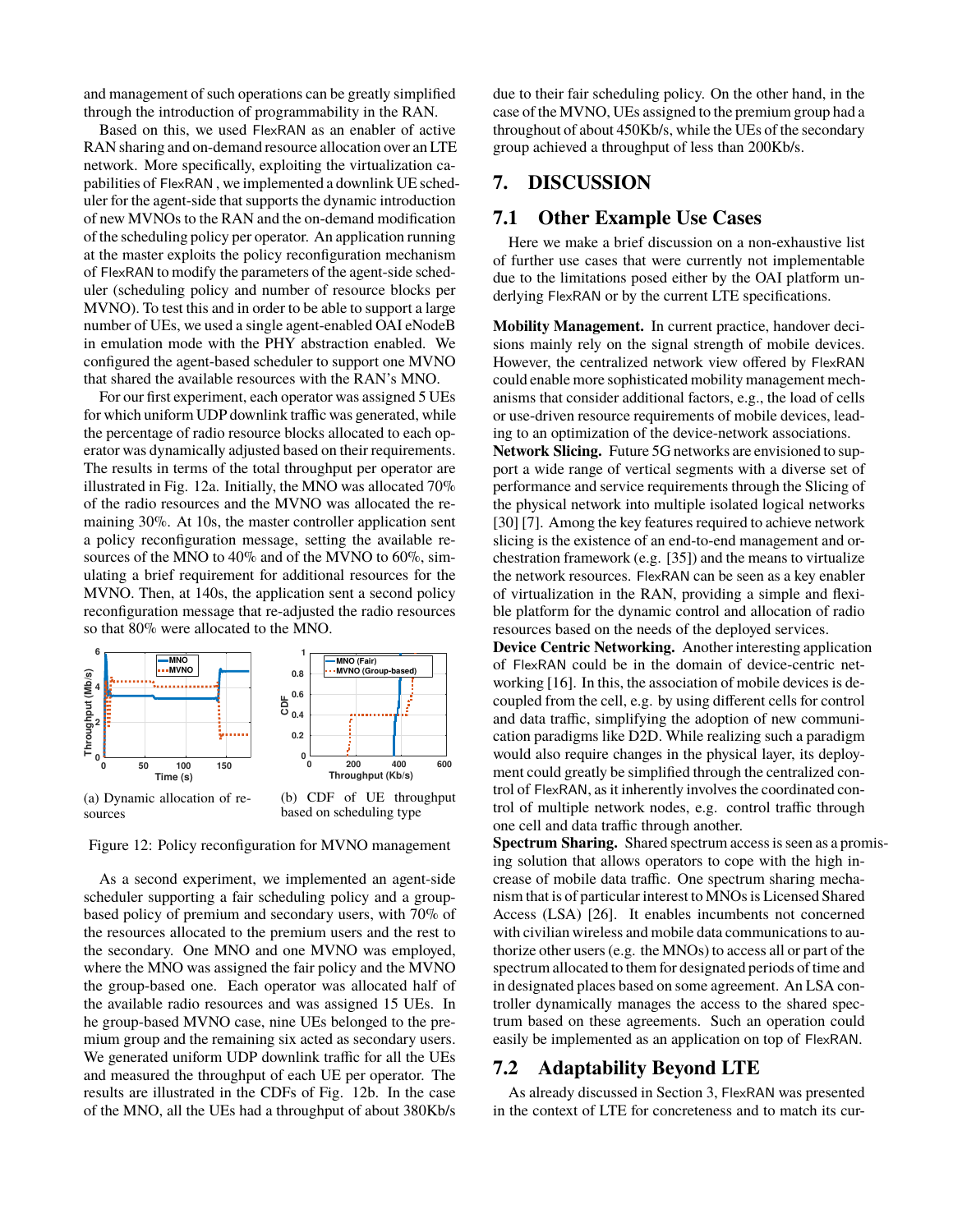rent implementation. However, the design and the mechanisms supported by FlexRAN are not LTE-specific and are therefore equally suitable for future mobile RAN architectures. More specifically, the mechanisms of virtualized control functions and control delegation are technology-agnostic and use API calls and protocol messages that are completely decoupled from the underlying technology. The main difference that these mechanisms would present in the context of another technology is that the number and type of the control modules and VSFs on the agent side would change to reflect the capabilities and needs of the new technology (e.g. no PDCP module for WiFi). However, the mechanisms of policy reconfiguration and VSF updation make no assumption about the exact type and structure of the control modules at the agent side, allowing the controller to designate it on the fly based on the underlying implementation (see Fig. 3).

Apart from the technology agnostic part of the agent API, FlexRAN also requires a number of technology specific API calls. For example, LTE requires scheduling commands which are not applicable and therefore are not required in the WiFi domain. This means that for FlexRAN to be fully compliant with other technologies, the FlexRAN Agent API needs to be extended with additional function calls specifically tailored for the domain of interest, closely resembling the idea of device drivers found in operating systems. The more extended the API is for a specific technology, the more capabilities are offered for the control of the underlying radio access technology (RAT). It should also be noted that the FlexRAN protocol has been structured in such a way that it could be easily extended to support new messages that are technology specific without affecting the functionality of the existing ones.

Another important issue is the extensibility of FlexRAN in future 5G fronthaul architectures where base stations are expected to adopt a distributed design, with Remote Radio Units (RRUs) decoupled from the Baseband Unit (BBU) and connected through a fronthaul link (e.g. optical fibers) [18]. In such an architecture, the functional split between the RRU and the BBU is expected to play a significant role, depending on the capacity and the latency of the fronthaul link. The design of FlexRAN could be adopted in such an architecture, where the data plane and the agents could be placed on the RRU side and the control plane could be consolidated at the master residing at the BBU. Based on the quality of the fronthaul link, the control delegation features of FlexRAN could be exploited to perform a dynamic and adaptive functional split of the control operations while retaing the realtime deadlines. For example, in case of a high latency fronthaul link, the master could delegate control of the time critical PHY and MAC operations to the RRU, while in case of a low latency link all operations could be residing at the BBU side.

## 7.3 Issues for Future Work

Here we outline several extensions and aspects for future work on FlexRAN. Firstly, a conflict resolution mechanism ensuring state consistency becomes valuable when third-party network applications need to be supported. For example, such a mechanism should prohibit the deployment of multiple applications that may simultaneously issue scheduling

decisions for the same resource blocks, effectively leading to conflicts. Secondly, a significant issue is related to control delegation, where the VSF code pushed to the agents by the controller needs to be compiled against the processor architecture of the target agent using the programming language of the FlexRAN agent API (currently in C). Introducing a highlevel domain-specific language that would make the development of VSFs technology-agnostic would greatly simplify this process, especially in cases where the underlying infrastructure is heterogeneous in terms of the agent implementation. Another issue that needs to be further considered is related to the security concerns of the VSF updation mechanism, which could cause complications for the deployment of third-party applications (see Sec. 4.3.1). Furthermore, as already discussed, FlexRAN does not currently employ any high-level abstractions in the northbound API and instead reveals raw information. Therefore, introducing abstractions for control and for RIB access could greatly simplify the development of control and management applications. Finally, improving the scalability of FlexRAN for wide area settings by introducing another layer of control and broadening its scope to go beyond the control and management of the radio resources in the cellular RAN by considering other domains like the core network and multi-RAT settings would provide a more holistic SDN solution for future mobile networks.

# 8. CONCLUSIONS

In this paper we have presented FlexRAN, a flexible and programmable SD-RAN platform. FlexRAN enables the separation of the control from the data plane through a customtailored southbound API, while providing inherent support for real-time RAN applications. FlexRAN offers significant benefits to the RAN, including the flexibility to dynamically modify the degree of coordination among base stations to realize both distributed and centralized modes of operation and the programmability to adapt control over time turning the RAN into an evolvable network. All these while being transparent to end-devices, simplifying its deployment and promoting innovation both for the industrial and the academic research community. The implementation of FlexRAN over the OpenAirInterface LTE platform and our evaluation results confirm the feasibility of its deployment even when considering time critical operations like MAC scheduling. The effectiveness of FlexRAN as an SD-RAN platform was highlighted through a diverse set of use cases in the context of current 4G and future 5G networks, focusing on interference management, mobile edge computing and RAN sharing.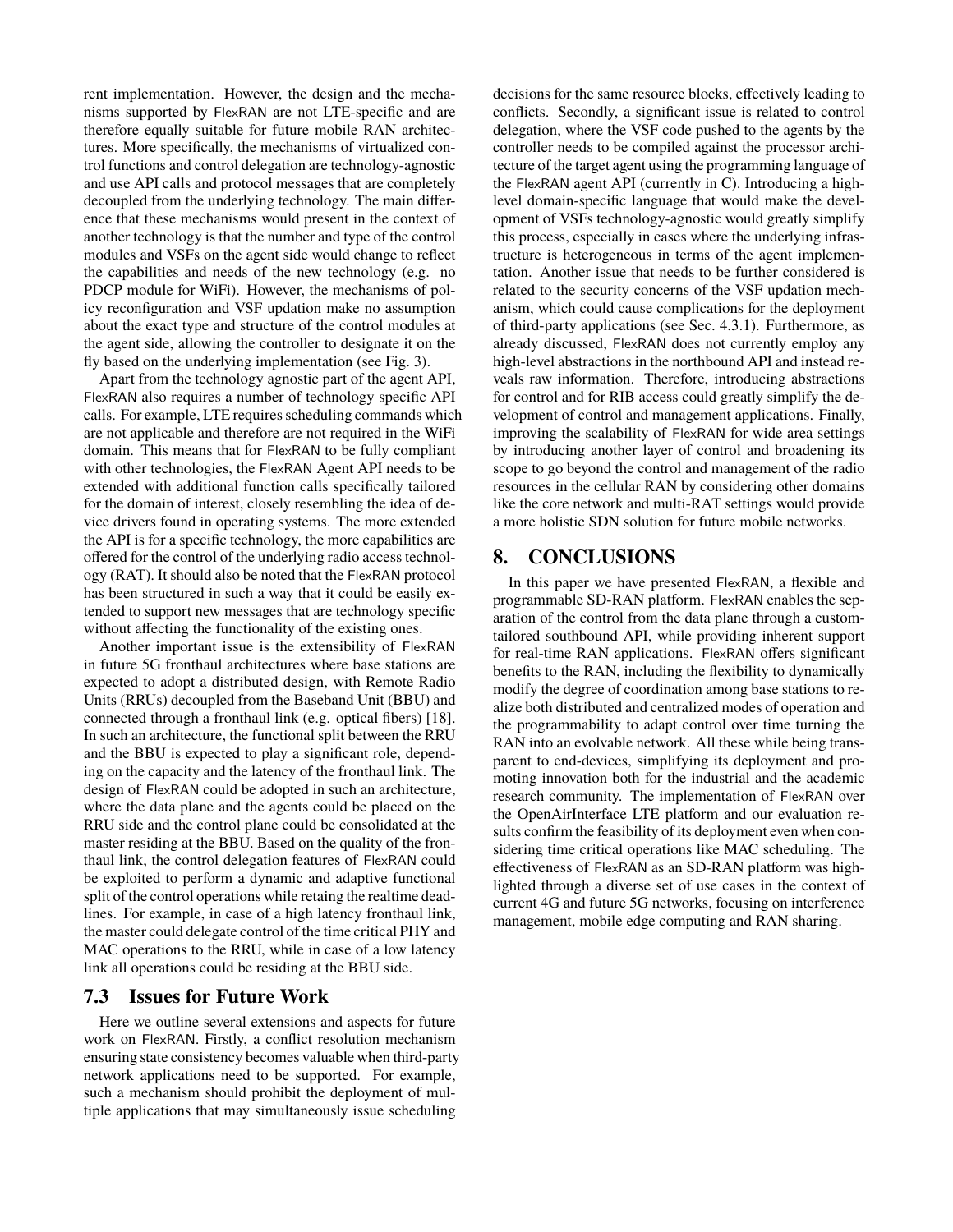## Acknowledgments

We thank our shepherd Wenjun Hu and the anonymous reviewers for their helpful suggestions on improving the paper. This work was partly funded by the European FP7 FLEX project (612050) and H2020 COHERENT project (671639).

# 9. REFERENCES

- [1] https://developers.google.com/protocol-buffers/.
- [2] https://gitlab.eurecom.fr/oai/openair-cn.
- [3] http://www.linuxfoundation.org/collaborate/ workgroups/networking/netem.
- [4] http://dashif.org/reference/players/javascript/v2.1.1/ samples/dash-if-reference-player/index.html.
- [5] http://dash.edgesuite.net/dash264/TestCases/2a/ qualcomm/1/MultiResMPEG2.mpd.
- [6] http://dash.edgesuite.net/akamai/streamroot/050714/ Spring\_4Ktest.mpd.
- [7] 5G PPP Architecture Working Group. View on 5G Architecture, 2016.
- [8] I. F. Akyildiz et al. SoftAir: A software defined networking architecture for 5G wireless systems. *Computer Networks*, 85:1–18, 2015.
- [9] H. Ali-Ahmad et al. CROWD: an SDN approach for DenseNets. In *Second European Workshop on Software Defined Networks (EWSDN)*, pages 25–31. IEEE, 2013.
- [10] J. G. Andrews et al. What will 5G be? *IEEE Journal on Selected Areas in Communications*, 32(6):1065–1082, 2014.
- [11] A. Apostolaras et al. Evolved User Equipment for Collaborative Wireless Backhauling in Next Generation Cellular Networks. In *12th Annual IEEE International Conference on Sensing, Communication, and Networking (SECON)*, pages 408–416. IEEE, 2015.
- [12] M. Arslan et al. Software-Defined Networking in Cellular Radio Access Networks: Potential and Challenges. *Communications Magazine, IEEE*, 53(1):150–156, 2015.
- [13] A. Banerjee et al. Scaling the LTE Control-Plane for Future Mobile Access. In *Proceedings of the 11th ACM CoNEXT*. ACM, 2015.
- [14] M. Bansal et al. OpenRadio: A Programmable Wireless Dataplane. In *Proceedings of the 1st workshop on Hot topics in Software Defined Networks*, pages 109–114. ACM, 2012.
- [15] C. Bernardos et al. An Architecture for Software Defined Wireless Networking. *Wireless Communications, IEEE*, 21(3):52–61, 2014.
- [16] F. Boccardi et al. Five Disruptive Technology Directions for 5G. *Communications Magazine, IEEE*, 52(2):74–80, 2014.
- [17] T. Chen et al. SoftMobile: Control Evolution for Future Heterogeneous Mobile Networks. *Wireless Communications, IEEE*, 21(6):70–78, 2014.
- [18] I. Chih-Lin et al. Recent Progress on C-RAN

Centralization and Cloudification. *Access, IEEE*, 2:1030–1039, 2014.

- [19] X. Costa-Pérez et al. Radio Access Network Virtualization for Future Mobile Carrier Networks. *Communications Magazine, IEEE*, 51(7):27–35, 2013.
- [20] S. Costanzo et al. OpeNB: A framework for Virtualizing Base Stations in LTE Networks. In *IEEE International Conference on Communications (ICC)*, pages 3148–3153. IEEE, 2014.
- [21] S. Deb et al. Algorithms for Enhanced Inter Cell Interference Coordination (eICIC) in LTE HetNets. *IEEE/ACM Transactions on Networking (TON)*, 22(1):137–150, 2014.
- [22] A. Gudipati et al. SoftRAN: Software Defined Radio Access Network. In *Proceedings of the second ACM SIGCOMM workshop on Hot topics in software defined networking*, pages 25–30. ACM, 2013.
- [23] Y. C. Hu et al. Mobile Edge Computing A Key Technology Towards 5G. *ETSI White Paper*, 11, 2015.
- [24] X. Jin et al. SoftCell: Scalable and Flexible Cellular Core Network Architecture. In *Proceedings of the 9th ACM CoNEXT*, pages 163–174. ACM, 2013.
- [25] S. Katti and L. E. Li. RadioVisor: A Slicing Plane for Radio Access Networks. In *Open Networking Summit 2014 (ONS 2014)*, 2014.
- [26] J. Khun-Jush et al. Licensed shared access as complementary approach to meet spectrum demands: Benefits for next generation cellular systems. In *ETSI Workshop on reconfigurable radio systems*, 2012.
- [27] L. E. Li et al. Toward Software-Defined Cellular Networks. In *European Workshop on Software Defined Networking (EWSDN)*, pages 7–12. IEEE, 2012.
- [28] T. Mahmoodi and S. Seetharaman. Traffic Jam: Handling the Increasing Volume of Mobile Data Traffic. *Vehicular Technology Magazine, IEEE*, 9(3):56–62, 2014.
- [29] M. Moradi et al. SoftMoW: Recursive and Reconfigurable Cellular WAN Architecture. In *Proceedings of the 10th ACM CoNEXT*, pages 377–390. ACM, 2014.
- [30] NGMN Alliance. 5G White Paper, 2015.
- [31] N. Nikaein et al. OpenAirInterface: A flexible platform for 5G research. *ACM SIGCOMM CCR*, 44(5):33–38, 2014.
- [32] K. Pentikousis et al. MobileFlow: Toward Software-Defined Mobile Networks. *Communications Magazine, IEEE*, 51(7):44–53, 2013.
- [33] Z. A. Qazi et al. KLEIN: A Minimally Disruptive Design for an Elastic Cellular Core. In *Proceedings of the 2nd ACM SIGCOMM Symposium on Software Defined Networking Research*. ACM, 2016.
- [34] I. Sodagar. The MPEG-DASH Standard for Multimedia Streaming Over the Internet. *IEEE MultiMedia*, pages 62–67, 2011.
- [35] A. Syed and J. Van der Merwe. Proteus: A network service control platform for service evolution in a